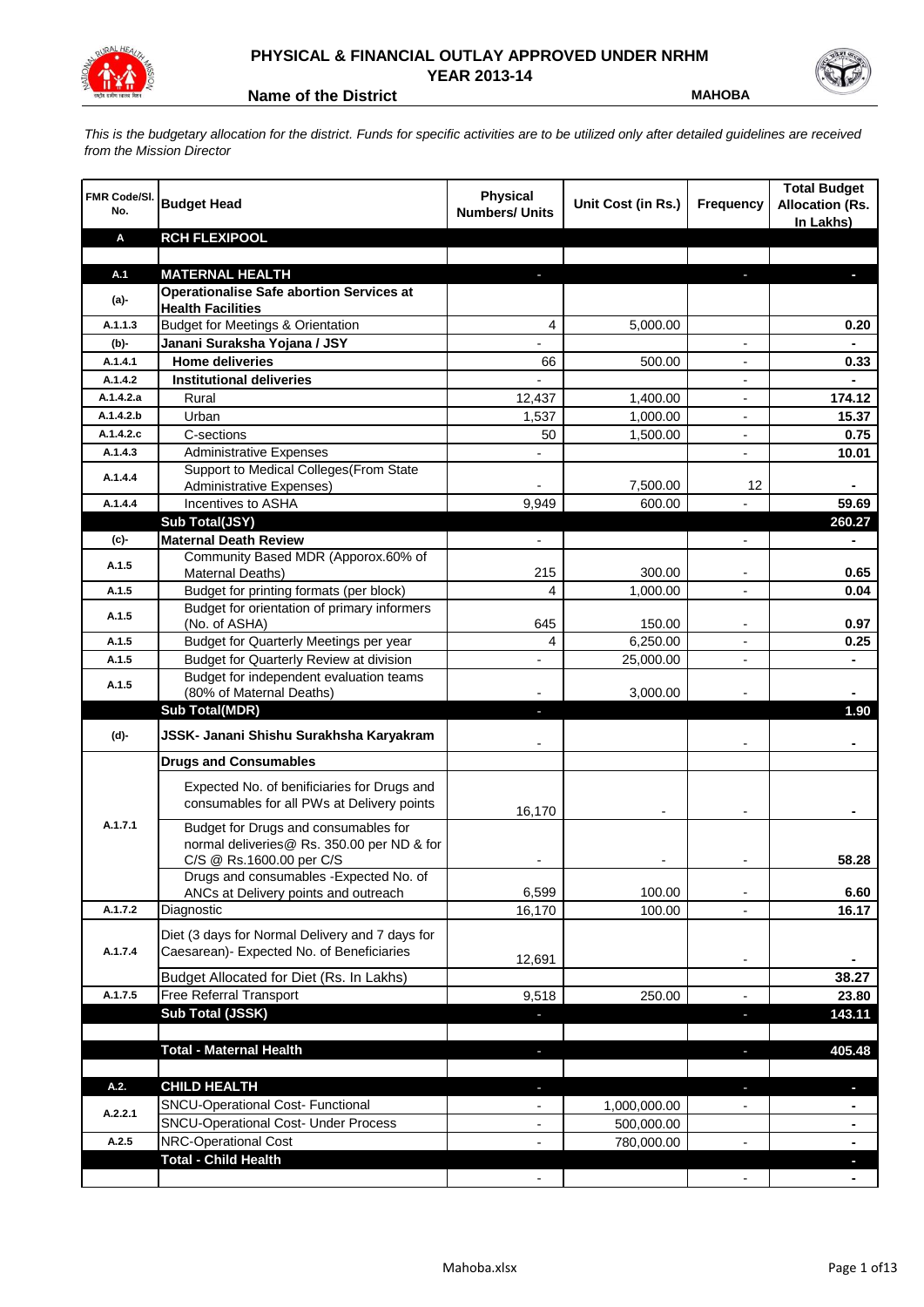| FMR Code/SI.<br>No.  | <b>Budget Head</b>                                                                                                                                                                                                                                                                                            | <b>Physical</b><br><b>Numbers/ Units</b> | Unit Cost (in Rs.) | <b>Frequency</b>         | <b>Total Budget</b><br><b>Allocation (Rs.</b><br>In Lakhs) |
|----------------------|---------------------------------------------------------------------------------------------------------------------------------------------------------------------------------------------------------------------------------------------------------------------------------------------------------------|------------------------------------------|--------------------|--------------------------|------------------------------------------------------------|
| A.3                  | <b>FAMILY PLANNING</b>                                                                                                                                                                                                                                                                                        | $\sim$                                   |                    | $\blacksquare$           | $\sim$                                                     |
| A.3.1                | <b>Terminal/Limiting Methods</b>                                                                                                                                                                                                                                                                              |                                          |                    |                          |                                                            |
| A.3.1.1              | Orientation workshop, dissemination of<br>manuals on FP standards & quality<br>assurance of sterilisation services, fixed day<br>planning meeting                                                                                                                                                             | 1                                        | 25,000.00          | $\overline{\phantom{a}}$ | 0.25                                                       |
| A.3.1.2              | Female Sterilisation Camps Proposed                                                                                                                                                                                                                                                                           | 72                                       | 2,000.00           |                          | 1.44                                                       |
| A.3.1.3              | <b>NSV Camps Proposed</b>                                                                                                                                                                                                                                                                                     | 4                                        | 3,500.00           |                          | 0.14                                                       |
| A.3.1.4              | <b>Compensation for Female Sterilisation</b>                                                                                                                                                                                                                                                                  | 4,255                                    | 1,000.00           | $\overline{\phantom{a}}$ | 42.55                                                      |
| A.3.1.5              | Compensation for male sterilization/NSV                                                                                                                                                                                                                                                                       |                                          |                    |                          |                                                            |
|                      | Acceptance<br>Orientation Workshop on accreditation of                                                                                                                                                                                                                                                        | 406                                      | 1,500.00           |                          | 6.09                                                       |
| A.3.1.6              | private providers to provide sterilization                                                                                                                                                                                                                                                                    | 1                                        |                    | $\blacksquare$           |                                                            |
|                      | services                                                                                                                                                                                                                                                                                                      |                                          | 10,000.00          |                          | 0.10<br>ä,                                                 |
| A.3.2                | <b>Spacing Methods</b><br>IUD services at health facilities (including                                                                                                                                                                                                                                        |                                          |                    |                          |                                                            |
| A.3.2.2              | fixed day services at Sub Centres-L1)                                                                                                                                                                                                                                                                         | 10                                       | 3,000.00           | $\overline{\phantom{a}}$ | 0.30                                                       |
| A.3.2.3              | IUD services at health facilities (including<br>fixed day services at Sub Centre-L1 ) No. of<br><b>IUCD</b> insertions                                                                                                                                                                                        | 13,500                                   | 20.00              |                          | 2.70                                                       |
| A.3.3                | POL for Family Planning/ Others (including<br>additional mobility support to surgeon's team<br>if req)-Budget given according to total nos.<br>of Female Sterilization Camps.                                                                                                                                 | 72                                       | 1,000.00           |                          | 0.72                                                       |
| A.3.5.2              | <b>Performance rewards</b>                                                                                                                                                                                                                                                                                    |                                          |                    |                          |                                                            |
|                      | Division level: Rs. 11.25 Lakh @ Rs.<br>62,500/- per division (Rs.20,000 for 1st, Rs.<br>15,000 for 2nd and Rs. 10,000 for 3rd<br>position for best performing tubectomy<br>surgeon at each division, Rs. 15,000 for<br>best performing NSV surgeon, and Rs.2000/-<br>for best SN and Rs.500/- for best ANM). |                                          |                    |                          |                                                            |
|                      |                                                                                                                                                                                                                                                                                                               |                                          | 62,500.00          |                          | ۰                                                          |
| A.3.5.3              | World Population Day' celebration                                                                                                                                                                                                                                                                             |                                          |                    |                          |                                                            |
|                      | For District level activities                                                                                                                                                                                                                                                                                 | 1                                        | 100,000.00         |                          | 1.00                                                       |
|                      | For Block level activities                                                                                                                                                                                                                                                                                    | 4                                        | 10,000.00          | $\blacksquare$           | 0.40                                                       |
| A.3.5.4<br>A.3.5.4.2 | Other strategies/ activities<br>Orientation of district nodal officers for<br>change in FP Beema Policy-No. of<br>Workshops                                                                                                                                                                                   | 1                                        | 10,000.00          |                          | 0.10                                                       |
|                      | <b>Total -Family Planning</b>                                                                                                                                                                                                                                                                                 | $\overline{\phantom{a}}$                 |                    | ٠                        | 55.79                                                      |
|                      |                                                                                                                                                                                                                                                                                                               | $\overline{\phantom{a}}$                 |                    | $\overline{\phantom{a}}$ |                                                            |
| A.4                  | ADOLESCENT REPRODUCTIVE AND<br><b>SEXUAL HEALTH / ARSH</b>                                                                                                                                                                                                                                                    |                                          |                    | $\blacksquare$           |                                                            |
| A.4.1.4              | <b>Operating Expenses</b>                                                                                                                                                                                                                                                                                     |                                          |                    |                          |                                                            |
|                      | For Existing Clinics                                                                                                                                                                                                                                                                                          | $\blacksquare$                           | 2,500.00           | 12                       | ۰                                                          |
| A.4.2                | <b>School Health programme</b>                                                                                                                                                                                                                                                                                | $\blacksquare$                           |                    | $\overline{a}$           |                                                            |
| A.4.2.1              | Dissemination of Guidelines for School<br>Health Programme (14 Nos. for each Block<br>and 7 Nos. for District Level)                                                                                                                                                                                          | 63                                       | 75.00              | 1                        | 0.05                                                       |
| A.4.2.2              | Convergence Meeting at Block level (Twice<br>in a year)                                                                                                                                                                                                                                                       | 4                                        | 2,500.00           | 2                        | 0.20                                                       |
| A.4.2.3              | Mobility Support (For Block Level)                                                                                                                                                                                                                                                                            | 4                                        | 25,000.00          | 6                        | 6.00                                                       |
| A.4.3                | Other strategies/activities                                                                                                                                                                                                                                                                                   | $\overline{\phantom{a}}$                 |                    | -                        | ۰                                                          |
| A.4.3.2              | <b>Menstrual Hygiene</b>                                                                                                                                                                                                                                                                                      | -                                        |                    | ٠                        | ۰                                                          |
|                      | No.of Blocks                                                                                                                                                                                                                                                                                                  |                                          |                    |                          |                                                            |
|                      | No.of ASHAs                                                                                                                                                                                                                                                                                                   | $\overline{\phantom{a}}$                 |                    |                          |                                                            |
|                      | One Planning & Sensitization meeting at                                                                                                                                                                                                                                                                       |                                          |                    |                          |                                                            |
|                      | Dist.level @Rs.5000/-meeting                                                                                                                                                                                                                                                                                  |                                          | 5,000.00           |                          |                                                            |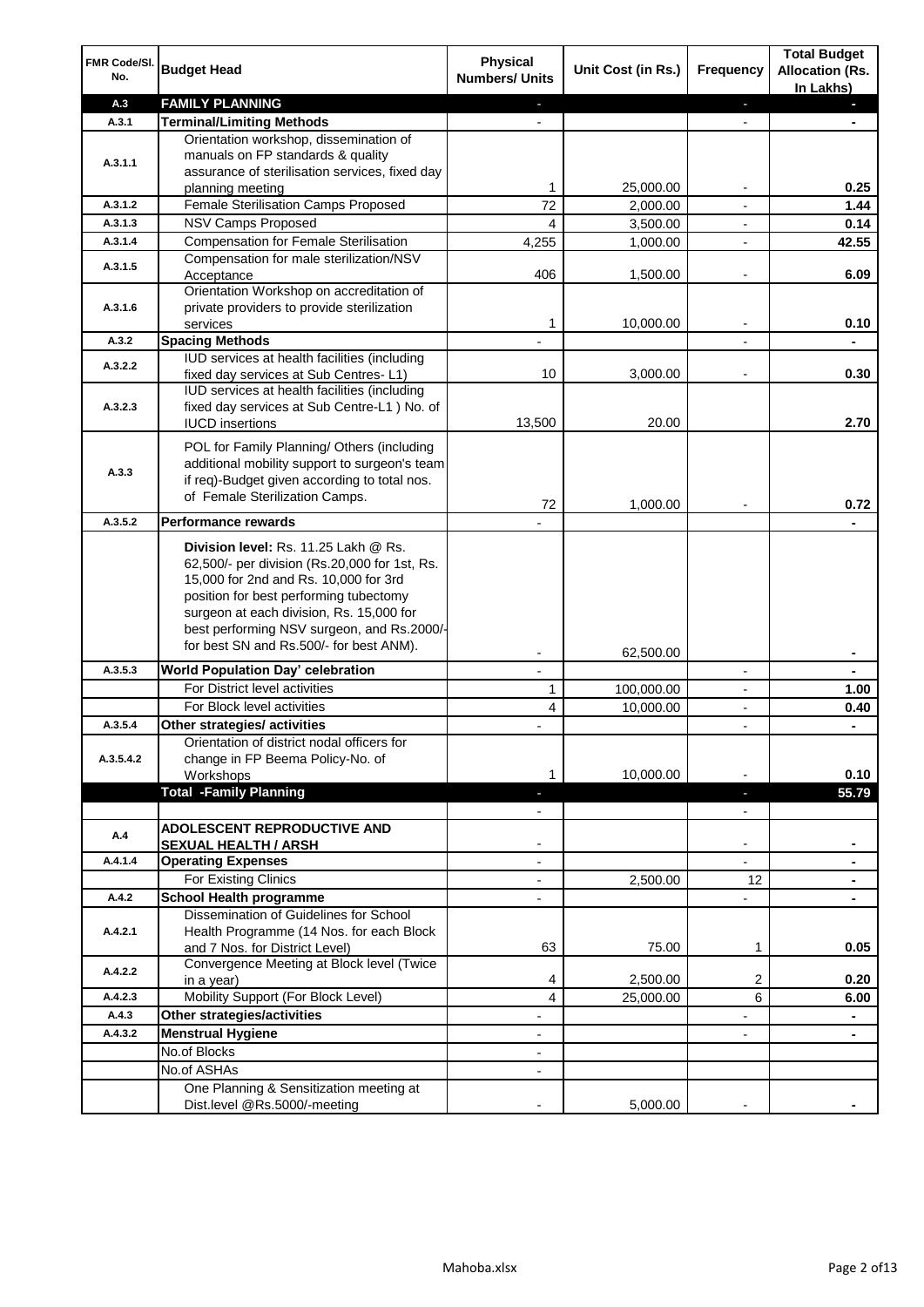| FMR Code/SI.<br>No. | <b>Budget Head</b>                                                                                                                                        | Physical<br><b>Numbers/ Units</b> | Unit Cost (in Rs.) | <b>Frequency</b>         | <b>Total Budget</b><br><b>Allocation (Rs.</b><br>In Lakhs) |
|---------------------|-----------------------------------------------------------------------------------------------------------------------------------------------------------|-----------------------------------|--------------------|--------------------------|------------------------------------------------------------|
|                     | One Review & Refresher meeting at<br>Dist.level @Rs.5000/-meeting                                                                                         |                                   | 5,000.00           |                          |                                                            |
|                     | Reporting Register for District & Blocks                                                                                                                  |                                   |                    |                          |                                                            |
|                     | @Rs.30/-register                                                                                                                                          |                                   | 30.00              |                          |                                                            |
|                     | Reporting Register for ASHA @Rs.30/-regist                                                                                                                |                                   | 30.00              | $\blacksquare$           |                                                            |
|                     | Storage Almirahs for District & Blocks<br>@Rs.5000/- Almirahs                                                                                             |                                   | 5,000.00           | $\overline{a}$           |                                                            |
|                     | 2 Flex banner with hanging rod per                                                                                                                        |                                   |                    |                          |                                                            |
|                     | block/Dist.@Rs.500/-banner<br><b>Sub-total ARSH</b>                                                                                                       |                                   | 500.00             |                          | 6.25                                                       |
|                     |                                                                                                                                                           |                                   |                    |                          |                                                            |
| A.5                 | <b>URBAN RCH (focus on Urban slums)</b>                                                                                                                   |                                   |                    |                          | н.                                                         |
| A.5.2               | Human Resource for Urban Health                                                                                                                           |                                   |                    |                          |                                                            |
| A.5.2.1             | Doctors/Mos                                                                                                                                               | $\overline{2}$                    | 36,000.00          | 6                        | 4.32                                                       |
| A.5.2.4             | <b>ANM</b>                                                                                                                                                | $\overline{c}$                    | 9,900.00           | 6                        | 1.19                                                       |
| A.5.2.5             | <b>Staff Nurse</b>                                                                                                                                        | $\overline{c}$                    | 16,500.00          | 6                        | 1.98                                                       |
| A.5.2.12            | Sweeper cum Choukidar                                                                                                                                     | $\overline{2}$                    | 4,950.00           | 6                        | 0.59                                                       |
| A.5.3               | Operating expenses for UHP and UHC                                                                                                                        |                                   |                    |                          | ÷.                                                         |
|                     | Rent @7000/Month/Centre                                                                                                                                   | 2                                 | 7,000.00           | 6                        | 0.84                                                       |
|                     | Telephone Bills @ 1000/Month/Centre                                                                                                                       | 2                                 | 1,000.00           | 6                        | 0.12                                                       |
|                     | Electricity Bills @ 1500/Month/Centre                                                                                                                     | 2                                 | 1,500.00           | 6                        | 0.18                                                       |
|                     | Contingency @ 500/Month/Centre                                                                                                                            | $\overline{2}$                    | 500.00             | 6                        | 0.06                                                       |
|                     | <b>Total- Urban Health</b>                                                                                                                                | a.                                |                    | J,                       | 9.28                                                       |
|                     |                                                                                                                                                           |                                   |                    | $\overline{\phantom{a}}$ | $\blacksquare$                                             |
| A.7                 | <b>PNDT Activities</b>                                                                                                                                    | $\blacksquare$                    |                    | J,                       | ٠                                                          |
| A.7.1               | <b>Support to PC-PNDT Cells</b><br><b>Divisional Level</b>                                                                                                | $\blacksquare$                    |                    | $\blacksquare$           | ٠                                                          |
|                     | Remuneration of Data Assistant (At Each                                                                                                                   | $\blacksquare$                    |                    |                          | $\blacksquare$                                             |
|                     | Division PC-PNDT Cell)                                                                                                                                    |                                   | 17,000.00          | 12                       |                                                            |
|                     | Contingency for the operation of cell @<br>Rs.20000/-                                                                                                     | $\overline{\phantom{a}}$          | 20,000.00          | 1                        |                                                            |
|                     | One time office setup cost @ Rs.100000/-                                                                                                                  | $\overline{\phantom{a}}$          | 100,000.00         | 1                        | ۰                                                          |
|                     | <b>District Level</b>                                                                                                                                     |                                   |                    |                          |                                                            |
|                     | Remuneration of Data Entry Operator (At                                                                                                                   |                                   |                    |                          |                                                            |
|                     | Each District PC-PNDT Cell)<br>Contingency for the operation of cell @                                                                                    | 1                                 | 10,000.00          | 12                       | 1.20                                                       |
|                     | Rs.20000/-                                                                                                                                                | 1                                 | 20,000.00          |                          | 0.20                                                       |
|                     | One time office setup cost @ Rs. 50000/-                                                                                                                  | 1                                 | 50,000.00          | 1                        | 0.50                                                       |
| A.7.2               | <b>Other PNDT activities</b>                                                                                                                              |                                   |                    |                          |                                                            |
| A.7.2.3             | Visit of division level inspection committees<br>(TA/DA of Additional Director will be<br>incurred from this amount) @ Rs.30000 for<br>10 visit in a year |                                   | 3,000.00           | 10                       |                                                            |
| A.7.2.8             | Orientation of members of the district<br>advisory committees at Division Levels (No.<br>of Workshops)                                                    | $\overline{\phantom{a}}$          | 25,000.00          | 1                        |                                                            |
| A.7.2.10            | District Level Sensitization (No. of<br>Workshops)                                                                                                        |                                   | 10,000.00          | 1                        | 0.10                                                       |
|                     | <b>Total- PC-PNDT</b>                                                                                                                                     |                                   |                    |                          | 2.00                                                       |
|                     |                                                                                                                                                           |                                   |                    |                          |                                                            |
| A.8                 | <b>Human Resources</b>                                                                                                                                    |                                   |                    |                          | ٠                                                          |
| A.8.1               | <b>Contractual Staff &amp; Services</b>                                                                                                                   |                                   |                    |                          |                                                            |
| A.8.1.1.1.f         | Honoraria for ANMs at Sub Centres                                                                                                                         | 64                                | 10,000.00          | 6                        | 38.40                                                      |
| A.8.1.1.2.f         | Honoraria for Staff Nurses - SNCU                                                                                                                         |                                   | 16,500.00          | 6                        |                                                            |
| A.8.1.1.2.f         | Honoraria for Staff Nurses -NRC                                                                                                                           |                                   | 16,500.00          | 6                        | ۰                                                          |
| A.8.1.2.1           | Honoraria for Laboratory Technicians                                                                                                                      |                                   | 11,880.00          | 6                        | ۰                                                          |
| A.8.1.3.5.d         | Honoraria for Paediatricians- Child Health                                                                                                                |                                   | 48,000.00          | 6                        |                                                            |
| A.8.1.3.7           | Honoraria for Dental Doctors                                                                                                                              | 4                                 | 35,000.00          | 6                        | 8.40                                                       |
| A.8.1.5.8           | Honoraria for M.O.(Training Coordinators for<br>training NRCs/SNCUs)                                                                                      |                                   | 36,000.00          | 6                        |                                                            |
| A.8.1.7.2           | Honoraria for X-Ray Technicians                                                                                                                           | 1                                 | 11,800.00          | 6                        | 0.71                                                       |
| A.8.1.7.4           | <b>School Health Teams (Exclusively for SH)</b>                                                                                                           | ۰                                 |                    | -                        | ۰                                                          |
| A.8.1.7.4.a         | <b>Honoraria for Medical Officers</b>                                                                                                                     | $\overline{\phantom{a}}$          |                    |                          | ٠                                                          |
|                     | No. of MBBS Doctors-Existing                                                                                                                              | $\overline{\phantom{0}}$          | 36,000.00          | 6                        |                                                            |
|                     | No. of MBBS Doctors-New                                                                                                                                   | 4                                 | 36,000.00          | $\overline{2}$           | 2.88                                                       |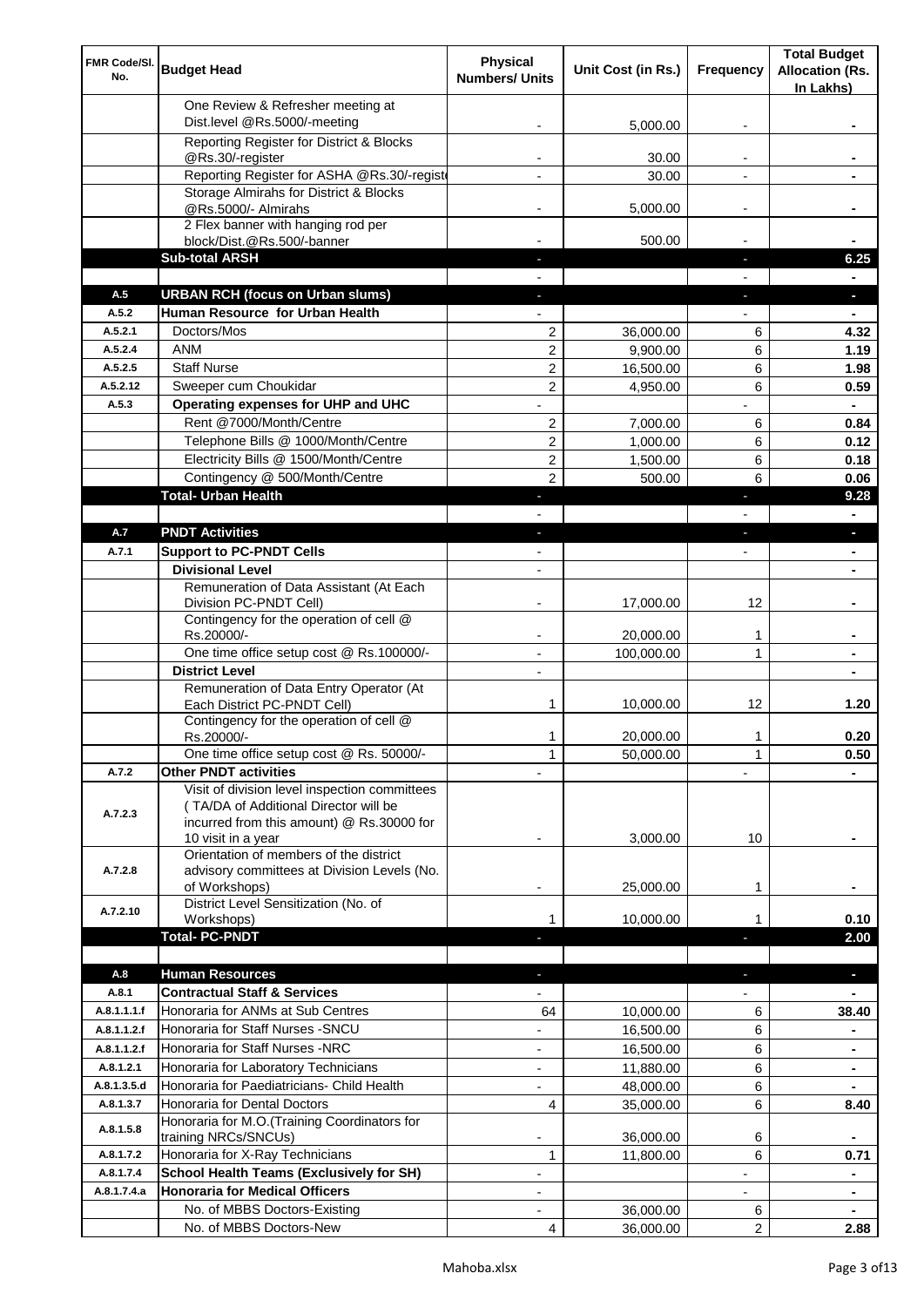| FMR Code/SI. | <b>Budget Head</b>                                                            | <b>Physical</b>          |                        |                          | <b>Total Budget</b>    |
|--------------|-------------------------------------------------------------------------------|--------------------------|------------------------|--------------------------|------------------------|
| No.          |                                                                               | <b>Numbers/ Units</b>    | Unit Cost (in Rs.)     | Frequency                | <b>Allocation (Rs.</b> |
|              |                                                                               |                          |                        |                          | In Lakhs)              |
|              | No. of BDS Doctors-Existing                                                   | 4<br>4                   | 35,000.00              | 6                        | 8.40                   |
|              | No. of AYUSH Doctors-Existing<br>No. of AYUSH Doctors-New                     | 4                        | 24,000.00              | 6                        | 5.76                   |
| A.8.1.7.4.b  |                                                                               | 1                        | 24,000.00              | 2                        | 1.92                   |
| A.8.1.7.4.c  | Honoraria for Physiotherapists                                                |                          | 11,880.00              | 6<br>6                   | 0.71                   |
| A.8.1.7.4.d  | <b>Honoraria for Dental Hygienists</b><br>Honoraria for Ophthalmic Assistants | 7                        | 11,880.00              | 6                        |                        |
|              | Honoraria for Staff Nurses/GNMs-Existing                                      | 4                        | 11,880.00              | 6                        | 4.99                   |
| A.8.1.7.4.e  | Honoraria for Staff Nurses/GNMs-New                                           |                          | 16,500.00              | $\overline{\mathbf{c}}$  | 3.96                   |
|              |                                                                               | 4                        | 16,500.00              | 6                        | 2.40                   |
| A.8.1.7.4.g  | Honoraria for ANMs-Existing<br>Honoraria for ANMs-New                         |                          | 10,000.00<br>10,000.00 | $\overline{c}$           |                        |
|              | Honoraria for FP Counsellors(@ Rs.9300/-                                      |                          |                        |                          |                        |
| A.8.1.7.5.1  | (Rs.9000/-Honoraria and 300/-for                                              |                          |                        |                          |                        |
|              | communication support)                                                        | $\overline{\phantom{a}}$ | 9,300.00               | 6                        |                        |
| A.8.1.7.5.2  | <b>Honoraria for ARSH Counsellors</b>                                         | $\overline{a}$           | 12,000.00              | 6                        | ۰                      |
| A.8.1.7.5.4  | <b>Honoraria for Nutritionist-NRC</b>                                         |                          | 15,000.00              | 6                        |                        |
|              | <b>Honoraria for Staff under Routine</b>                                      |                          |                        |                          |                        |
|              | Immunization                                                                  |                          |                        |                          |                        |
|              | Refrigerator Mechanics-District Level                                         |                          | 16.500.00              | 6                        |                        |
| A.8.1.7.7    | Cold Chain Handlers-District Level                                            | 1                        | 9,900.00               | 6                        | 0.59                   |
|              | Vaccine Store Keepers-Division Level                                          |                          | 22,000.00              | 6                        |                        |
|              | Refrigerator Mechanics-Division Level                                         | $\blacksquare$           | 16,500.00              | 6                        | $\blacksquare$         |
|              | Vaccine Van Drivers-Division Level                                            | $\overline{\phantom{a}}$ | 16,500.00              | 6                        | ۰                      |
|              | Cold Chain Handlers-Division Level                                            | $\blacksquare$           | 9,900.00               | 6                        | ۰                      |
| A.8.1.9      | <b>Honoraria for Data Entry Operators</b>                                     | 2                        | 8,800.00               | 6                        | 1.06                   |
| A.8.1.11.f   | <b>Honoraria for Caretakers-NRC</b>                                           | $\blacksquare$           | 4,000.00               | 6                        | ä,                     |
| A.8.1.11.f   | <b>Honoraria for Cooks-NRC</b>                                                |                          | 5,000.00               | 6                        |                        |
|              | <b>TOTAL - HUMAN RESOURCE</b>                                                 |                          |                        |                          | 80.18                  |
|              |                                                                               |                          |                        |                          |                        |
| A.9          | <b>TRAINING</b>                                                               | ٠                        |                        | ٠                        | ٠                      |
|              |                                                                               |                          |                        |                          |                        |
| A.9.3        | <b>Maternal Health Training</b>                                               | ٠                        |                        | ٠                        | ٠                      |
| A.9.3.1      | <b>Skilled Attendance at Birth / SBA</b>                                      |                          |                        |                          |                        |
| A.9.3.1.1    | Setting up of SBA Training Centres                                            | 1                        | 25,000.00              | $\overline{\phantom{0}}$ | 0.25                   |
|              | <b>Training of Staff Nurses in SBA</b>                                        | $\blacksquare$           |                        |                          |                        |
| A.9.3.1.4    | Total Batches to be conducted (4 Per<br>Batch)@ Rs.103300/ Batch              | 4                        | 103,300.00             |                          | 4.13                   |
| A.9.3.4      | <b>Safe Abortion Services Training</b>                                        |                          |                        |                          |                        |
|              | Training of Medical Officers in safe                                          |                          |                        |                          |                        |
|              | abortion                                                                      |                          |                        |                          |                        |
| A.9.3.4.2    | Total Batches to be conducted @ Rs.52000                                      |                          |                        |                          |                        |
|              | /batch                                                                        |                          | 52,000.00              |                          |                        |
| A.9.3.5      | RTI / STI Training                                                            |                          |                        | $\overline{\phantom{a}}$ |                        |
|              | <b>Training of Medical Officers in RTI/STI</b>                                |                          |                        |                          |                        |
| A.9.3.5.3    | Total Batches to be conducted @ Rs.72600                                      |                          |                        |                          |                        |
|              | /batch                                                                        | 1                        | 72,600.00              |                          | 0.73                   |
|              | Sub Total - Maternal Health Training                                          |                          |                        |                          | 5.11                   |
|              |                                                                               |                          |                        |                          |                        |
| A.9.5        | <b>Child Health Training</b>                                                  |                          |                        |                          |                        |
| A.9.5.2.2    | <b>F-IMNCI Training for Medical Officers</b>                                  |                          |                        |                          |                        |
|              | <b>Total Training Load</b><br><b>Batch Size/Participants</b>                  |                          |                        |                          |                        |
|              |                                                                               | 16                       |                        |                          |                        |
|              | No. of Batches<br>Total Batches to be observed(25% of                         |                          | 212,900.00             |                          |                        |
|              | organized batches)                                                            | $\blacksquare$           | 7,500.00               |                          |                        |
| A.9.5.2.3    | <b>F-IMNCI Training for Staff Nurses</b>                                      | $\overline{\phantom{a}}$ |                        | $\overline{\phantom{a}}$ | $\blacksquare$         |
|              | <b>Total Training Load</b>                                                    | $\overline{\phantom{a}}$ |                        |                          |                        |
|              | <b>Batch Size/Participants</b>                                                | $\overline{\phantom{a}}$ |                        |                          |                        |
|              | No. of Batches                                                                | $\overline{\phantom{a}}$ | 206,900.00             |                          |                        |
|              | Total Batches to be observed(25% of                                           |                          |                        |                          |                        |
|              | organized batches)                                                            |                          | 7,500.00               |                          |                        |
| A.9.5.5.2.a  | <b>IMNCI Plus(CCSP)-10 Days TOT for</b>                                       |                          |                        |                          |                        |
|              | <b>Physicians</b>                                                             |                          |                        |                          |                        |
|              | <b>Total Training Load</b>                                                    |                          |                        |                          |                        |
|              | <b>Batch Size/Participants</b>                                                | 24                       |                        |                          |                        |
|              | No. of Batches                                                                |                          | 576,300.00             |                          |                        |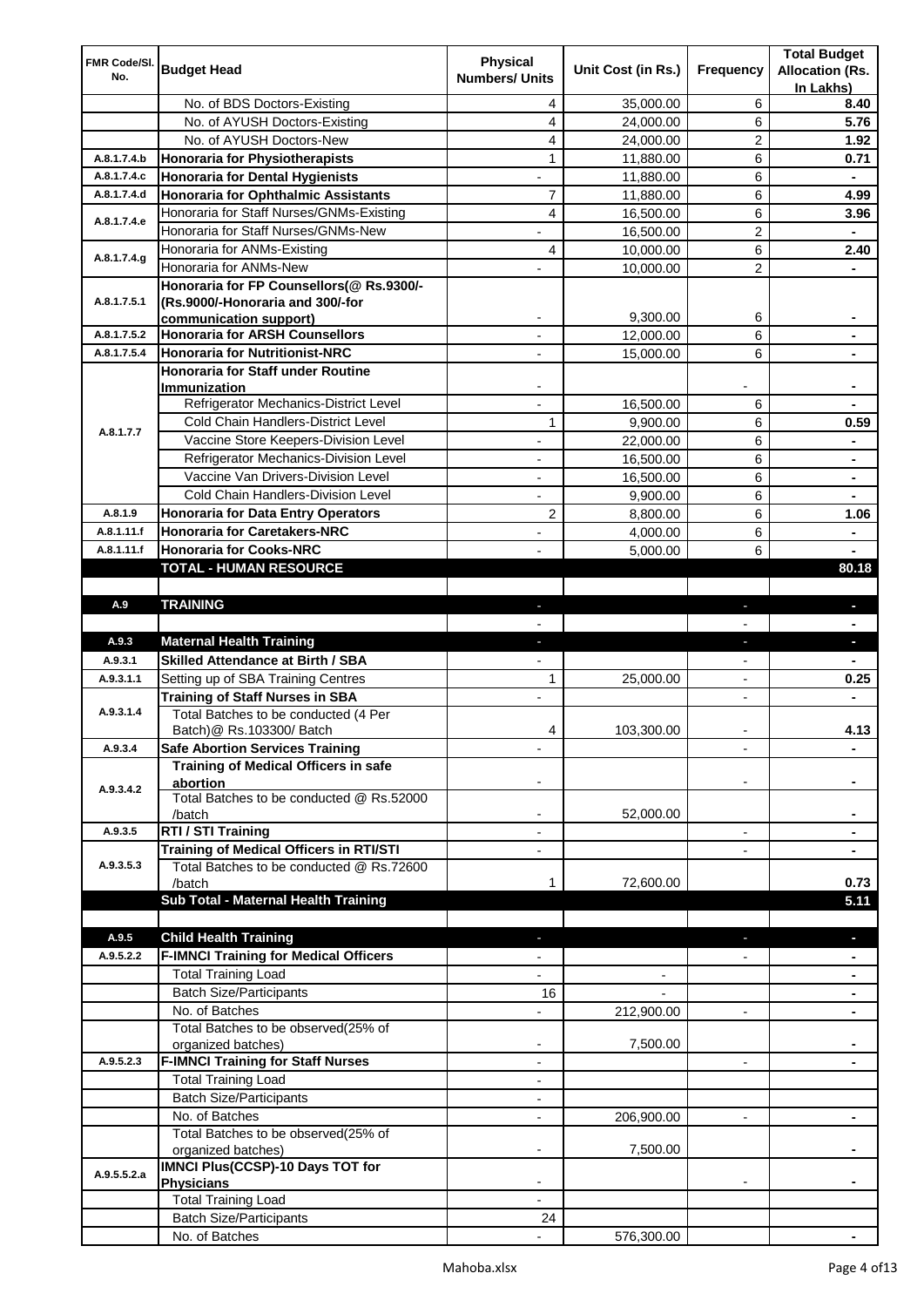| <b>FMR Code/SI.</b><br>No. | <b>Budget Head</b>                                                                  | Physical<br><b>Numbers/ Units</b> | Unit Cost (in Rs.) | Frequency                                            | <b>Total Budget</b><br><b>Allocation (Rs.</b><br>In Lakhs) |
|----------------------------|-------------------------------------------------------------------------------------|-----------------------------------|--------------------|------------------------------------------------------|------------------------------------------------------------|
|                            | Total Batches to be observed(25% of                                                 |                                   |                    |                                                      |                                                            |
|                            | organized batches)<br>Sub Total- Child Health Training                              |                                   | 11,000.00          |                                                      |                                                            |
|                            |                                                                                     |                                   |                    |                                                      |                                                            |
| A.9.7                      | Adolescent Reproductive and Sexual Health/<br><b>ARSH Training</b>                  |                                   |                    |                                                      |                                                            |
|                            | <b>ARSH training for ANMs/LHVs</b>                                                  |                                   |                    |                                                      |                                                            |
| A.9.7.4                    | Total Batches to be conducted@ Rs.71000/<br><b>Batch</b>                            | 3                                 | 71,000.00          |                                                      | 2.13                                                       |
|                            | <b>Sub Total- ARSH Training</b>                                                     |                                   |                    |                                                      | 2.13                                                       |
|                            |                                                                                     |                                   |                    |                                                      |                                                            |
| A.9.8.4.2                  | <b>Clinical Establishment Act</b>                                                   | 1                                 | 798,000.00         |                                                      | 7.98                                                       |
|                            | <b>TOTAL - Training</b>                                                             |                                   |                    |                                                      | 15.22                                                      |
|                            |                                                                                     |                                   |                    |                                                      |                                                            |
| A.10                       | <b>PROGRAMME MANAGEMENT</b>                                                         |                                   |                    |                                                      |                                                            |
| A.10.2                     | District Programme Management Support<br>Unit                                       |                                   |                    |                                                      |                                                            |
|                            | <b>Contractual Staffs for DPMSU</b>                                                 |                                   |                    |                                                      |                                                            |
| A.10.2.1                   | Honoraria for District Programme Manager                                            | 1                                 | 32,700.00          | 6                                                    | 1.96                                                       |
| A.10.2.2                   | Honoraria for District Accounts Manager                                             | 1                                 | 26,650.00          | 6                                                    | 1.60                                                       |
| A.10.2.3                   | Honoraria for District Data Manager(District<br>Data cum Account Assistant)         | 1                                 | 18,150.00          | 6                                                    | 1.09                                                       |
| A.10.2.7                   | Honoraria for Office Assistant                                                      | 1                                 | 7,000.00           | 6                                                    | 0.42                                                       |
| A.10.2.8.1                 | Operational Expenses for DPMU unit                                                  | 1                                 | 75,000.00          | 6                                                    | 4.50                                                       |
| A.10.2.8.2                 | Honoraria for District Community Process                                            |                                   |                    |                                                      | 1.60                                                       |
|                            | Manager<br><b>Sub Total - DPMU</b>                                                  | 1                                 | 26,650.00          | 6                                                    | 11.17                                                      |
|                            |                                                                                     |                                   |                    |                                                      |                                                            |
| A.10.3                     | <b>Block Programme Management Unit (BPMU)</b>                                       | $\blacksquare$                    |                    | $\overline{\phantom{a}}$                             | $\blacksquare$                                             |
| A.10.3.1                   | Honoraria for Block Programme Managers                                              | 4                                 | 20,000.00          | 6                                                    | 4.80                                                       |
| A.10.3.2                   | Honoraria for Block Accounts Managers                                               | 4                                 | 10,000.00          | 6                                                    | 2.40                                                       |
|                            | <b>Sub Total - DPMU</b>                                                             | J,                                |                    | J,                                                   | 7.20                                                       |
|                            |                                                                                     |                                   |                    |                                                      |                                                            |
| A.10.6                     | <b>Concurrent Audit System</b>                                                      | $\blacksquare$                    |                    | $\blacksquare$                                       | ۰                                                          |
|                            | Budget For Block Units(Rs.1500 per<br>Block/Quarter)                                | 4                                 | 1,500.00           | 4                                                    | 0.24                                                       |
|                            | Budget For District (District HO Rs.<br>4500/Month)                                 | 1                                 | 4,500.00           | 12                                                   | 0.54                                                       |
|                            | <b>Sub Total - Concurrent Audit</b>                                                 |                                   |                    |                                                      | 0.78                                                       |
|                            |                                                                                     |                                   |                    |                                                      |                                                            |
| A.10.7<br>A.10.7.2         | <b>Mobility Support, Field Visits</b><br>Mobility Support-DPMU/District (2 Vehicles | $\overline{\phantom{a}}$          |                    | $\overline{\phantom{a}}$                             | ۰                                                          |
|                            | per District per month)                                                             | 2                                 | 25,000.00          | 12                                                   | 6.00                                                       |
| A.10.7.3                   | Mobility Support-BPMU/Block (1 Vehicle per<br>District per Month)                   | 4                                 | 25,000.00          | 12                                                   | 12.00                                                      |
| A.10.7.4.1                 | Mobility Support for Div.PMU Division & AD<br>Offices( 1 vehicle per Division)      |                                   | 25,000.00          | 12                                                   |                                                            |
|                            | Sub Total - Mobility Support, Field Visits                                          |                                   |                    |                                                      | 18.00                                                      |
|                            |                                                                                     |                                   |                    |                                                      |                                                            |
|                            | <b>TOTAL - Programme Management</b>                                                 |                                   |                    | ı                                                    | 37.15                                                      |
|                            | <b>GRAND TOTAL- RCH FLEXIPOOL</b>                                                   |                                   |                    |                                                      |                                                            |
|                            |                                                                                     | ٠<br>$\blacksquare$               |                    | $\overline{\phantom{a}}$<br>$\overline{\phantom{a}}$ | 611.35                                                     |
|                            |                                                                                     |                                   |                    |                                                      |                                                            |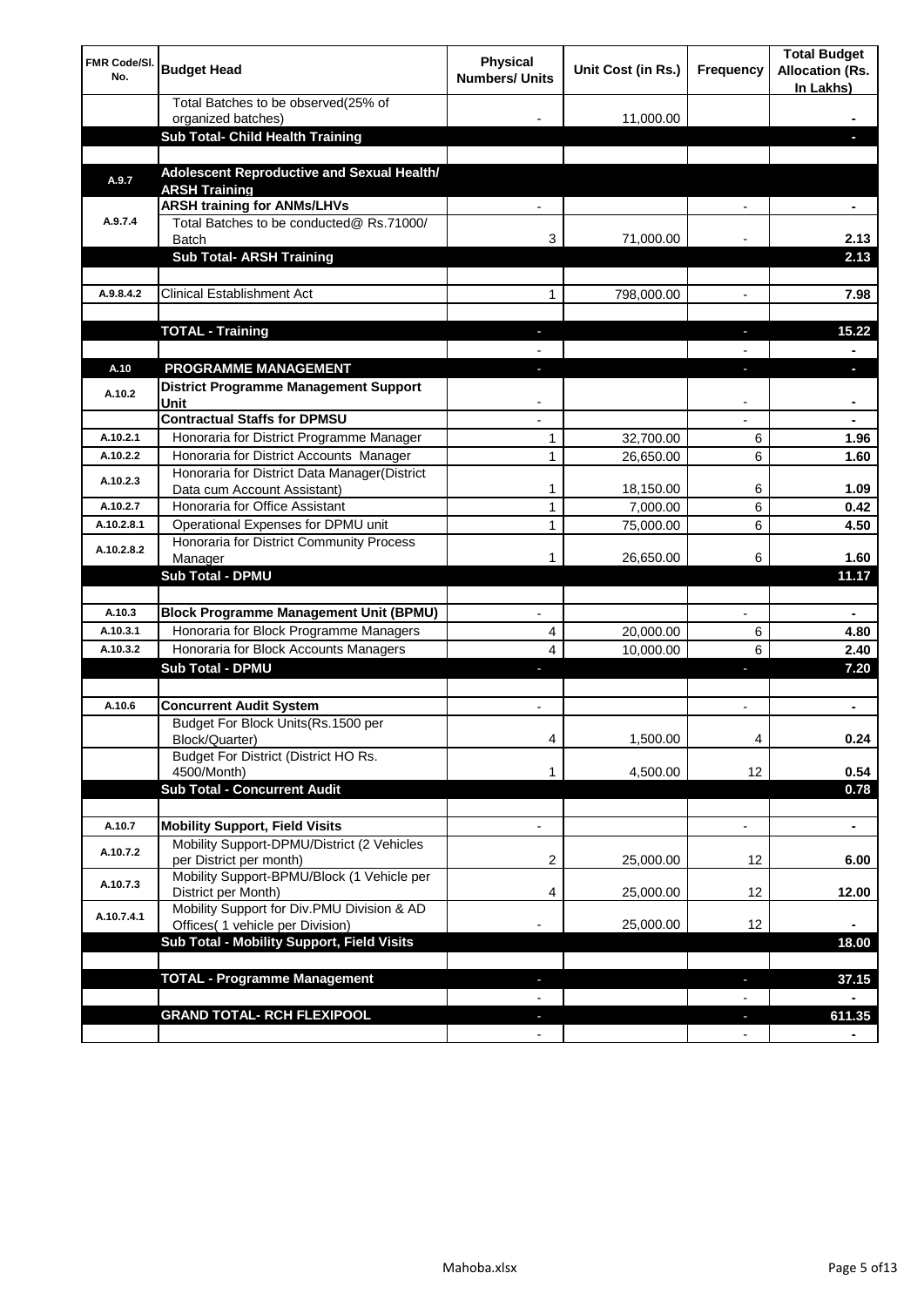| FMR Code/SI.<br>No. | <b>Budget Head</b>                                                                                                          | <b>Physical</b><br><b>Numbers/ Units</b> | Unit Cost (in Rs.) | Frequency                | <b>Total Budget</b><br><b>Allocation (Rs.</b><br>In Lakhs) |
|---------------------|-----------------------------------------------------------------------------------------------------------------------------|------------------------------------------|--------------------|--------------------------|------------------------------------------------------------|
| в                   | <b>MISSION FLEXIPOOL</b>                                                                                                    |                                          |                    | ÷.                       |                                                            |
| <b>B1</b>           | <b>ASHA</b>                                                                                                                 |                                          |                    |                          |                                                            |
| B1.1.1.4.2          | ASHA State Trainers - TOT (Module VI&VII)-                                                                                  |                                          |                    |                          |                                                            |
|                     | National Level-Cost of TA/DA<br><b>Incentive for FP</b>                                                                     |                                          | 15,000.00          |                          |                                                            |
| B1.1.3.3            | Incentive for ASHA @ Rs. 1000 if a couple                                                                                   |                                          |                    |                          |                                                            |
| B1.1.3.3.1          | adopts permanent methods after 02<br>children(Assumed that 15.56 % clients                                                  |                                          |                    |                          |                                                            |
|                     | adopts permanent methods after 02                                                                                           | 725                                      | 1,000.00           |                          | 7.25                                                       |
| B1.1.3.5            | children).<br><b>Other incentive</b>                                                                                        |                                          |                    |                          |                                                            |
|                     |                                                                                                                             |                                          |                    |                          |                                                            |
| B1.1.3.5.1          | On taking Complicated On pregnancy cases<br>or New born cases to the health facility<br>@Rs.150/- case (up to 3 cases/year) | 697                                      | 150.00             | 3                        | 3.14                                                       |
| B1.1.3.5.3          | Birth & Death Registration (For 30 birth & 9<br>deaths/ASHA) - Amount Approved 90% Only                                     | 697                                      | 180.00             |                          | 1.13                                                       |
|                     | TA/DA for attending Monthly Meetings                                                                                        |                                          |                    |                          |                                                            |
| B1.1.3.5.5          | @Rs.100/Meeting - Amount Approved 90%<br>Only                                                                               | 697                                      | 100.00             | 12                       | 7.53                                                       |
|                     | Maternal Death Audit Information                                                                                            |                                          |                    |                          |                                                            |
| B1.1.3.5.6          | (@Rs.200/Case)-Amount Approved 50%                                                                                          |                                          |                    |                          |                                                            |
|                     | Only<br>Incentives to ASHA Sangini(@Rs.150 for                                                                              | 359                                      | 200.00             |                          | 0.36                                                       |
| B1.1.3.5.12         | one field visit and 20 visits per month)                                                                                    |                                          | 3,000.00           | 10                       |                                                            |
| B1.1.3.6            | <b>Other Activities</b>                                                                                                     |                                          |                    |                          |                                                            |
| B1.1.3.6.1          | ASHA Divas/Annual ASHA Samellan-                                                                                            |                                          |                    |                          |                                                            |
|                     | (Amount Approved 70% Only)                                                                                                  | 697                                      | 250.00             |                          | 1.22                                                       |
|                     | <b>ASHA Payment Voucher</b>                                                                                                 | 697                                      | 25.00              |                          | 0.17                                                       |
| B1.1.3.6.3          | <b>ASHA Master Payment Register</b>                                                                                         | 4                                        | 150.00             |                          | 0.01                                                       |
|                     | <b>ASHA Sangini Format</b>                                                                                                  | 32                                       | 50.00              |                          | 0.02                                                       |
| B1.1.4              | Awards to ASHA's/Link workers                                                                                               | 4                                        | 5,000.00           | $\blacksquare$           | 0.20                                                       |
| B1.1.5              | <b>ASHA Resource Centre/ASHA Mentoring</b><br>Group<br>Mobility Costs ASHA Mentoring Group for                              | $\overline{\phantom{a}}$                 |                    | $\overline{\phantom{a}}$ | $\blacksquare$                                             |
| B1.1.5.4            | district*4 meetings@Rs.2500/meeting                                                                                         | 4                                        | 2,500.00           |                          | 0.10                                                       |
|                     | <b>Sub Total - ASHA</b>                                                                                                     |                                          |                    |                          | 21.12                                                      |
|                     |                                                                                                                             |                                          |                    |                          |                                                            |
| <b>B2</b>           | <b>Untied Funds</b>                                                                                                         |                                          |                    |                          |                                                            |
| B <sub>2.1</sub>    | No. of CHCs/SDH and Amount Approved 71%<br>Only                                                                             | 5                                        | 50,000.00          | 1                        | 1.78                                                       |
| <b>B2.2</b>         | No. of PHCs and Amount Approved 93% Only                                                                                    | 14                                       | 25,000.00          | 1                        | 3.26                                                       |
| <b>B2.3</b>         | No. of Sub Centres and Amount Approved                                                                                      |                                          |                    |                          |                                                            |
|                     | 46% Only                                                                                                                    | 150                                      | 10,000.00          | 1                        | 6.90                                                       |
| <b>B2.4</b>         | No. of VHNSCs and Amount Approved 36%                                                                                       |                                          | 10,000.00          |                          |                                                            |
|                     | Only<br><b>Sub Total - Untied Funds</b>                                                                                     | 247                                      |                    | 1                        | 8.89<br>20.82                                              |
|                     |                                                                                                                             |                                          |                    |                          |                                                            |
| <b>B.3</b>          | <b>Annual Maintenance Grants</b>                                                                                            | J,                                       |                    |                          | o.                                                         |
| <b>B3.1</b>         | No. of CHCs and Amount Approved 70% Only                                                                                    | 5                                        | 100,000.00         | 1                        | 3.50                                                       |
| <b>B3.2</b>         | No. of PHCs and Amount Approved 69% Only                                                                                    | 13                                       | 50,000.00          | 1                        | 4.49                                                       |
| <b>B3.3</b>         | No. of Sub Centres and Amount Approved                                                                                      |                                          |                    |                          |                                                            |
|                     | 49% Only                                                                                                                    | 148                                      | 10,000.00          | 1                        | 7.25                                                       |
|                     | Sub Total - AMG                                                                                                             |                                          |                    |                          | 15.24                                                      |
| B.6                 | <b>Corpus Grants to HMS/RKS</b>                                                                                             |                                          |                    |                          |                                                            |
| B6.1                | District Hospitals (DH+DWH)                                                                                                 | J,<br>2                                  |                    | ×,                       | $\overline{\phantom{a}}$                                   |
|                     | Amount Approved for District Hospitals                                                                                      |                                          |                    |                          | 5.48                                                       |
| B6.2                | No. of CHCs and Amount Approved 90% Only                                                                                    |                                          |                    |                          |                                                            |
|                     |                                                                                                                             | 5                                        | 100,000.00         | 1                        | 4.50                                                       |
| B6.3                | No. of PHCs and Amount Approved 90% Only<br>Sub Total - HMS/RKS                                                             | 14                                       | 50,000.00          | 1                        | 6.30<br>16.28                                              |
|                     |                                                                                                                             |                                          |                    |                          |                                                            |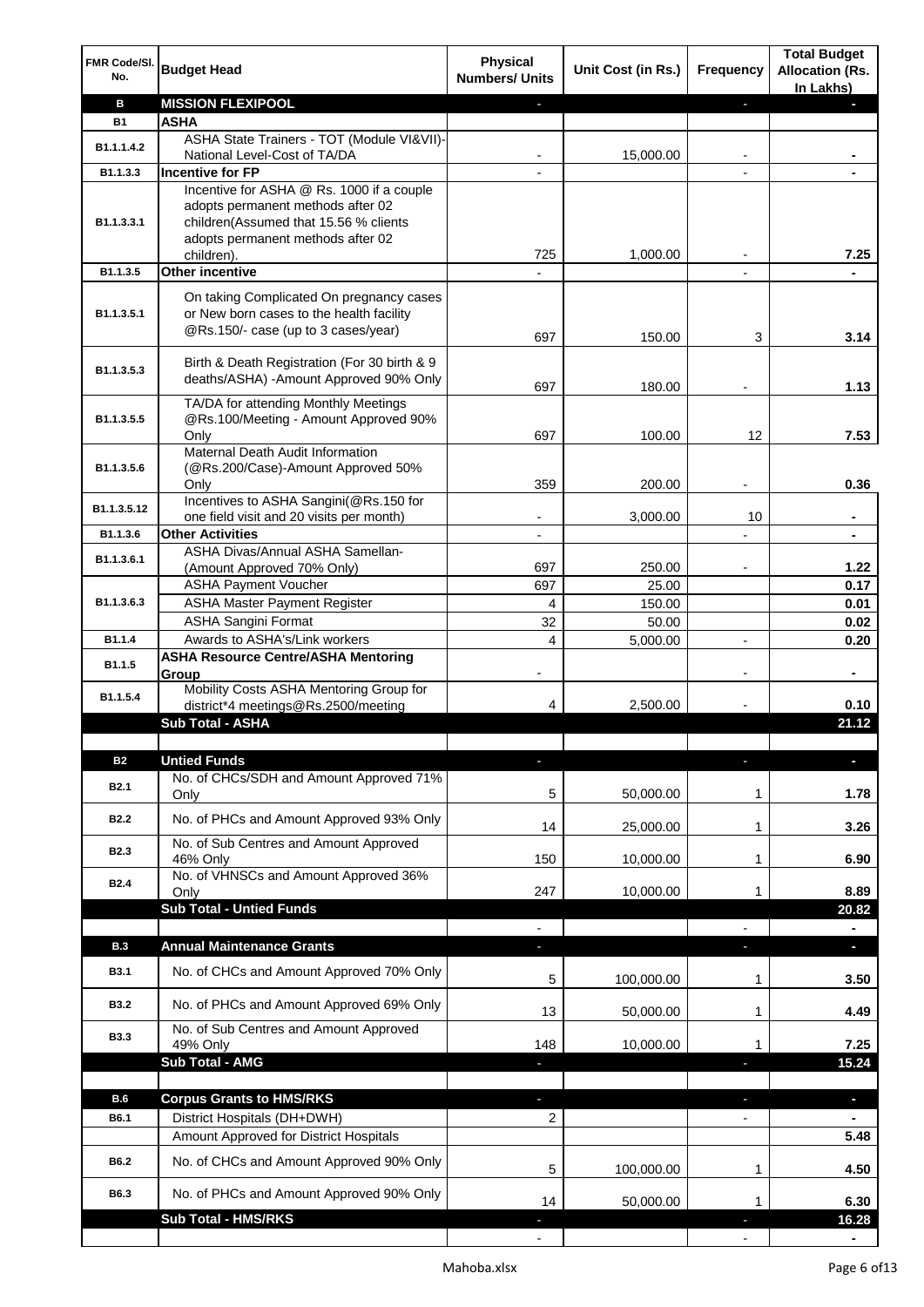| FMR Code/SI.<br>No. | <b>Budget Head</b>                                                                                                                | <b>Physical</b><br><b>Numbers/ Units</b> | Unit Cost (in Rs.) | <b>Frequency</b>         | <b>Total Budget</b><br><b>Allocation (Rs.</b><br>In Lakhs) |
|---------------------|-----------------------------------------------------------------------------------------------------------------------------------|------------------------------------------|--------------------|--------------------------|------------------------------------------------------------|
| <b>B9</b>           | <b>Mainstreaming of AYUSH</b>                                                                                                     | $\blacksquare$                           |                    | ٠                        | ٠                                                          |
| <b>B.9.1</b>        | <b>Medical Officers (Only AYUSH)</b>                                                                                              | $\blacksquare$                           |                    | $\blacksquare$           |                                                            |
| B.9.1.1             | <b>Contractual Medical Officers</b>                                                                                               | 15                                       | 24,000.00          | 6                        | 21.60                                                      |
| <b>B.9.2</b>        | <b>AYUSH Pharmacists</b>                                                                                                          | 7                                        | 9,000.00           | 6                        | 3.78                                                       |
|                     | <b>Sub Total (AYUSH)</b>                                                                                                          | ÷,                                       |                    | ı                        | 25.38                                                      |
| <b>B10</b>          | <b>IEC-BCC Activities</b>                                                                                                         | r.                                       |                    | ı                        | ۰<br>÷.                                                    |
|                     | Implementation of BCC/IEC Activities at                                                                                           |                                          |                    |                          |                                                            |
| B.10.2              | district level                                                                                                                    |                                          |                    | $\overline{a}$           | 3.00                                                       |
| B.10.5.2            | Printing of WIFS Cards, Referral Slips, etc                                                                                       | $\blacksquare$                           |                    | $\overline{\phantom{a}}$ | ۰                                                          |
|                     | WIFS Cards for School Children(No. of Cards)                                                                                      | 3,842                                    | 4.00               |                          | 0.15                                                       |
|                     | Sub Total (IEC/BCC)                                                                                                               |                                          |                    |                          | 3.15                                                       |
|                     |                                                                                                                                   |                                          |                    |                          |                                                            |
| <b>B15</b>          | <b>Planning, Implementation and Monitoring</b>                                                                                    |                                          |                    |                          |                                                            |
| B15.2               | <b>Quality Assurance</b>                                                                                                          |                                          |                    |                          | ۰                                                          |
| B15.2.2             | <b>Quality Assurance Committees</b>                                                                                               | $\overline{\phantom{a}}$                 |                    |                          | ۰                                                          |
|                     | <b>Division Level</b>                                                                                                             |                                          |                    |                          |                                                            |
|                     | One time establishment @ Rs. 1.00 Lakh/<br>Division (Amount Approved 50% Only)                                                    |                                          | 100,000.00         | 1                        |                                                            |
|                     | Operational Expenses @Rs. 5000/month/                                                                                             |                                          |                    |                          |                                                            |
|                     | division (Amount Approved 50% Only)                                                                                               |                                          | 5,000.00           | 12                       |                                                            |
|                     | <b>District Level</b>                                                                                                             |                                          |                    |                          |                                                            |
|                     | One time establishment @ Rs. 1.00 Lakh/<br>District (Amount Approved 50% Only)                                                    | 1                                        | 100,000.00         | 1                        | 0.50                                                       |
|                     | Operational Expenses @Rs. 5000/ Month/<br>District (Amount Approved 50% Only)                                                     | 1                                        | 5,000.00           | 12                       | 0.30                                                       |
| B15.2.4             | <b>Review meetings</b>                                                                                                            |                                          |                    |                          | ۰                                                          |
| B15.2.4.2           | <b>Division Level</b>                                                                                                             |                                          |                    | $\overline{\phantom{a}}$ | ۰                                                          |
|                     | Review meetings @ Rs 10000/- per meeting<br>for 4 meeting per division (Amount Approved<br>50% Only)                              |                                          | 10,000.00          | 4                        |                                                            |
|                     | <b>District Level</b>                                                                                                             |                                          |                    |                          |                                                            |
|                     | Review meetings @ Rs 10000/- per meeting<br>for 4 meeting per District (Amount Approved<br>50% Only)                              | 1                                        | 10,000.00          | 4                        | 0.20                                                       |
| B15.2.5             | <b>Other Block Level Activities</b>                                                                                               |                                          |                    |                          |                                                            |
| B15.2.5.1           | <b>Block QA visioning meeting (Orienting</b><br><b>Block Officials on Facility Solutions Levels-</b><br>Amount Approved 50% Only) | 1                                        | 35,000.00          | 1                        | 0.18                                                       |
| B15.2.5.2           | Quality Management System (QMS) training<br>workshop - (Amount Approved 50% Only)                                                 |                                          |                    |                          |                                                            |
|                     | <b>Sub Total - Quality Assurance</b>                                                                                              | 1<br>L                                   | 100,000.00         | 1<br>J,                  | 0.50<br>1.68                                               |
|                     |                                                                                                                                   |                                          |                    |                          | ۰                                                          |
| B15.3               | <b>Monitoring and Evaluation</b>                                                                                                  |                                          |                    |                          | ۰                                                          |
| B15.3.1.6.3         | Honoraria of Data Entry Operators for MCTS                                                                                        | 4                                        | 11,000.00          | 6                        | 2.64                                                       |
| B15.3.2             | <b>Computerization HMIS and E-governance</b>                                                                                      |                                          |                    |                          |                                                            |
|                     | HMIS Operational Cost (excluding HR & Trainings)-                                                                                 |                                          |                    |                          |                                                            |
|                     | Expenses for Internet @1500/month/                                                                                                |                                          |                    |                          |                                                            |
|                     | computer for 951 Nos<br>Expenses for Internet Rs.750/pm/block<br>computer(new) for 820 Nos.                                       | 6<br>4                                   | 1,500.00<br>750.00 | 12<br>12                 | 1.08<br>0.36                                               |
| B15.3.2.1.a         | Expenses for Internet Data Card<br>@Rs.750/pm/Computer (new) for 75 Nos.                                                          | 1                                        | 750.00             | 12                       | 0.09                                                       |
|                     | Expenses for Internet Data Card<br>@Rs.750/pm/Computer (new) for 18 Nos.                                                          |                                          | 750.00             | 12                       |                                                            |
| B15.3.2.1.d         | Other Office and admin expenses                                                                                                   |                                          |                    |                          |                                                            |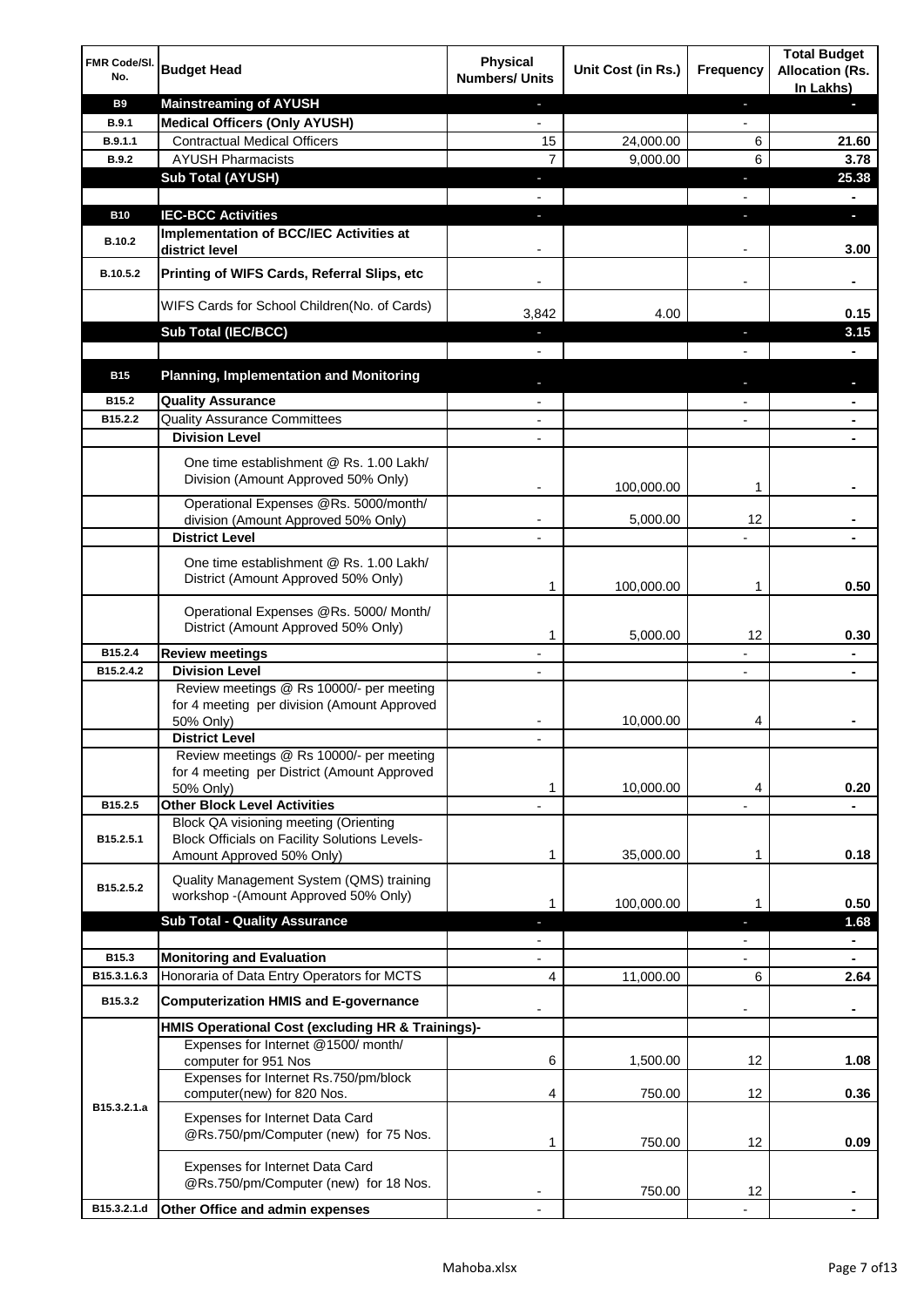| FMR Code/SI.<br>No.  | <b>Budget Head</b>                                                                                 | Physical<br><b>Numbers/ Units</b> | Unit Cost (in Rs.) | Frequency                                | <b>Total Budget</b><br><b>Allocation (Rs.</b><br>In Lakhs) |
|----------------------|----------------------------------------------------------------------------------------------------|-----------------------------------|--------------------|------------------------------------------|------------------------------------------------------------|
| B15.3.2.1.d.2        | Maintenance of Computers/AMC/etc -HMIS<br>(Block -PHC/CHC, CH, CMF (M/F) Old                       |                                   |                    |                                          |                                                            |
|                      | @Rs. 4000/unit for 951 no.<br>Purchase of computer consumables/Admin                               | 6                                 | 4,000.00           | 1                                        | 0.24                                                       |
| B15.3.2.1.d.3        | Expenses @ Rs.1000.00 for 951 no.-Six                                                              |                                   |                    |                                          |                                                            |
|                      | Months                                                                                             | 6                                 | 1,000.00           | 6                                        | 0.36                                                       |
| B15.3.2.2.a          | MCTS Operational Cost (excluding HR &<br>Trainings)                                                |                                   |                    |                                          |                                                            |
| B15.3.2.2.b          | Procurement of<br>computers/Printers/Cartridges, etc. -<br>@50,000.00/Computer Systems for 820 No. | 4                                 | 50,000.00          | 1                                        | 2.00                                                       |
| B15.3.2.2.d          | Other Office and admin expenses                                                                    |                                   | 12,000.00          |                                          |                                                            |
| B15.3.3              | @12,000.00 per year -820 No.(New)<br>Other M & E Activities                                        | 4                                 |                    | 1                                        | 0.48                                                       |
| B15.3.3.5            | Review Meetings for MCTS @ Rs                                                                      |                                   |                    |                                          |                                                            |
|                      | 4,000/meeting for 12 meetings                                                                      | 1                                 | 4,000.00           | 12                                       | 0.48                                                       |
|                      | <b>Sub Total - Monitoring and Evaluation</b>                                                       |                                   |                    |                                          | 7.73                                                       |
| <b>B.16</b>          | <b>PROCUREMENT</b>                                                                                 |                                   |                    |                                          | ٠<br>٠                                                     |
| B16.1.1              | <b>Procurement of Equipments: MH</b>                                                               |                                   |                    |                                          | ٠                                                          |
| B16.1.1.2            | MVA/EVA Kits for Safe Abortion services                                                            |                                   |                    |                                          |                                                            |
|                      |                                                                                                    | 5                                 | 2,500.00           | $\blacksquare$                           | 0.13                                                       |
| B16.1.6<br>B16.1.6.1 | <b>Equipments for ARSH/ School Health</b><br>Equipments for ARSH Clinics (New)                     |                                   | 15,000.00          | $\overline{\phantom{a}}$<br>$\mathbf{1}$ | $\blacksquare$<br>٠                                        |
|                      | <b>Sub Total (Procurement of Equipments)</b>                                                       |                                   |                    |                                          | 0.13                                                       |
|                      |                                                                                                    |                                   |                    |                                          |                                                            |
| B.16.2.1             | Drugs & supplies for MH                                                                            | $\blacksquare$                    |                    | $\overline{a}$                           | $\blacksquare$                                             |
| B.16.2.1.2           | Drugs for Safe Abortion (No. of MMA<br>estimated in year 2013-14)                                  | 66                                | 200.00             | $\blacksquare$                           | 0.13                                                       |
| B.16.2.4             | <b>Supplies for IMEP</b>                                                                           |                                   |                    | $\overline{a}$                           |                                                            |
| B.16.2.4.1           | <b>Bio-Medical Waste Management-District</b><br>level                                              |                                   |                    | $\overline{\phantom{a}}$                 | 5.95                                                       |
| B.16.2.4.2           | Bio-Medical Waste Management-CHC level                                                             |                                   |                    |                                          | 6.29                                                       |
| B.16.2.4.3           | Cleaning/Washing, House keeping and<br>Laundry Management - District Level                         |                                   |                    |                                          | 9.78                                                       |
| B.16.2.4.4           | Cleaning/Washing, House keeping and<br>Laundry Management - CHC/PHC Level                          |                                   |                    |                                          | 7.34                                                       |
|                      | <b>ASHA Drug Kits</b>                                                                              |                                   |                    |                                          |                                                            |
| B.16.2.5.2           | Drug Kit replenishment for ASHAs @ Rs.<br>300/ASHA                                                 | 633                               | 300.00             |                                          | 1.90                                                       |
| B.16.2.6             | Drugs & supplies for WIFS                                                                          |                                   |                    | $\overline{\phantom{a}}$                 |                                                            |
|                      | For Govt. & Govt. aided Schools (Classes VI<br>to XII)                                             |                                   |                    |                                          |                                                            |
|                      | <b>Total Beneficiaries</b>                                                                         | 37,069                            |                    |                                          |                                                            |
| B.16.2.6.1           | IFA Tables Required at District (<br>Beneficiary* 52 Tabs)                                         | 1,927,589                         | 0.12               |                                          | 2.31                                                       |
| B.16.2.6.2           | Albendazole Tablets Required at District<br>(Beneficiary *2 Tabs)                                  | 74,138                            | 1.00               |                                          | 0.74                                                       |
| B.16.2.7             | Drugs & Supplies under SHP                                                                         |                                   |                    |                                          |                                                            |
|                      | <b>For Aganwadi Centres</b>                                                                        | $\blacksquare$                    |                    |                                          | ٠                                                          |
|                      | Expected No. of Children at AWCs                                                                   | 19,625                            |                    |                                          | ٠                                                          |
|                      | No. of IFA Bottles (One bottle of 100<br>ml./child)                                                | 19,625                            | 10.00              |                                          | 1.96                                                       |
|                      | Albendazole Tablets (2 tablets per Child)                                                          | 39,250                            | 1.00               |                                          | 0.39                                                       |
|                      | For Primary Schools(For Govt. & Govt.                                                              |                                   |                    |                                          |                                                            |
|                      | aided Schools Classes I to V)<br>Expected No. of Children in Schools                               | 67,264                            |                    |                                          |                                                            |
|                      | No. of Tablets Required at District (52                                                            |                                   |                    |                                          |                                                            |
|                      | Tabs./ Beneficiary)<br>No. of Tablets Required at District (2 Tabs./                               | 3,497,742                         | 0.12               |                                          | 4.20                                                       |
|                      | Beneficiary)                                                                                       | 134,529                           | 1.00               |                                          | 1.35                                                       |
|                      | <b>Medicines for Teams</b>                                                                         |                                   |                    |                                          |                                                            |
|                      | No. of Blocks                                                                                      | 4                                 |                    |                                          |                                                            |
|                      | First Time Medicines For Teams (2 Teams<br>in Each Block)                                          | 8                                 | 18,000.00          |                                          | 1.44                                                       |
|                      | Sub Total (Procurement of Drugs & Supplies)                                                        |                                   |                    |                                          | 43.78                                                      |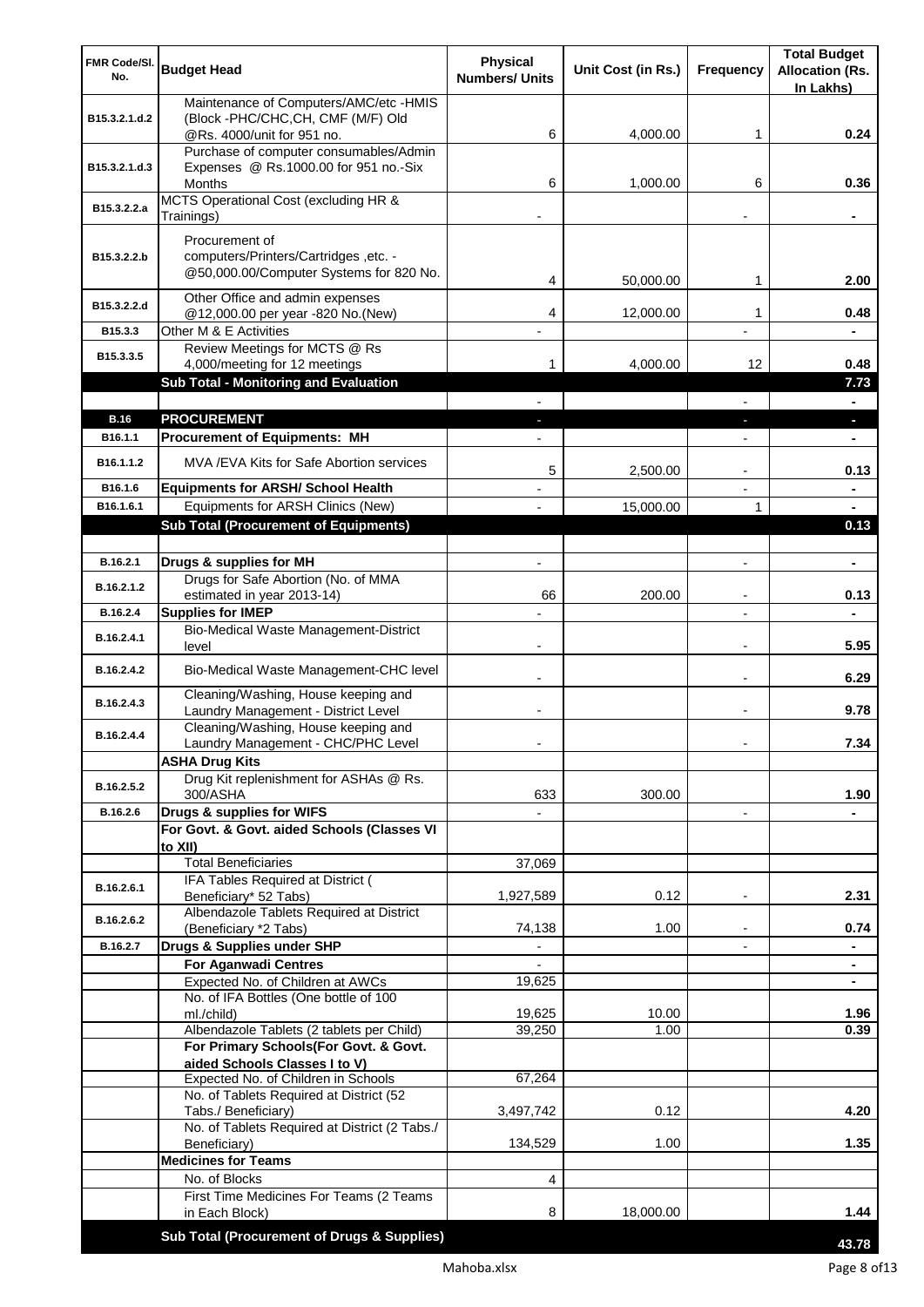| FMR Code/SI.<br>No. | <b>Budget Head</b>                                                                    | <b>Physical</b><br><b>Numbers/ Units</b> | Unit Cost (in Rs.) | Frequency                | <b>Total Budget</b><br><b>Allocation (Rs.</b><br>In Lakhs) |
|---------------------|---------------------------------------------------------------------------------------|------------------------------------------|--------------------|--------------------------|------------------------------------------------------------|
| <b>B.17</b>         | <b>Drugs Warehouses/Logistics Management</b>                                          |                                          |                    |                          |                                                            |
|                     | Honoraria of Staff at Regional Drug                                                   |                                          |                    |                          |                                                            |
|                     | Warehouse                                                                             |                                          |                    |                          |                                                            |
|                     | Accountant                                                                            |                                          | 10,000.00          | 6                        |                                                            |
|                     | Computer Operator Cum Store Keeper                                                    |                                          | 10,000.00          | 6                        |                                                            |
|                     | Fork-Lift Operator cum Mechanic                                                       |                                          | 6,500.00           | 6                        |                                                            |
| <b>B.17.1</b>       | Fourth class / Loader                                                                 |                                          | 6,500.00           | 6                        |                                                            |
|                     | Generator Operator cum Electrician                                                    |                                          | 5,000.00           | 6                        |                                                            |
|                     | Sweeper                                                                               |                                          | 3,500.00           | 6                        |                                                            |
|                     | <b>Armed Guards</b>                                                                   |                                          | 6,335.00           | 6                        |                                                            |
|                     | <b>General Guards</b>                                                                 |                                          | 5,157.00           | 6                        |                                                            |
|                     | Gardener                                                                              |                                          | 3,000.00           | 6                        |                                                            |
|                     | Honoraria of Staff at District Drug                                                   |                                          |                    |                          |                                                            |
|                     | Warehouse<br>Computer Operator Cum Store Keeper                                       |                                          |                    |                          |                                                            |
|                     | Generator Operator Cum Mechanic/Electricia                                            | 1                                        | 10,000.00          | 6                        | 0.60                                                       |
| <b>B.17.3</b>       | Loader                                                                                | $\mathbf{1}$<br>1                        | 5,000.00           | 6<br>6                   | 0.30                                                       |
|                     | Choukidar                                                                             |                                          | 5,000.00           |                          | 0.30                                                       |
|                     |                                                                                       | 1                                        | 5,000.00           | 6<br>6                   | 0.30                                                       |
|                     | Part-time Sweeper<br><b>Operational Cost for Regional Drug ware</b>                   | 1                                        | 2,500.00           |                          | 0.15                                                       |
| B.17.4.1            | House                                                                                 |                                          |                    |                          | ۰                                                          |
|                     | <b>Electricity Charges</b>                                                            |                                          |                    |                          | ۰                                                          |
|                     | <b>Telephone Charges</b>                                                              |                                          |                    |                          | ۰                                                          |
|                     | POL & Maintenance of DG Sets                                                          |                                          |                    |                          | ۰                                                          |
|                     | Stationary                                                                            |                                          |                    |                          | ٠                                                          |
|                     | Contingency                                                                           |                                          |                    |                          |                                                            |
|                     | <b>Sub Total-Drug Ware Houses</b>                                                     |                                          |                    |                          | 1.65                                                       |
|                     |                                                                                       |                                          |                    |                          |                                                            |
|                     | <b>GRAND TOTAL- MISSION FLEXIPOOL</b>                                                 |                                          |                    | ı                        | 156.95                                                     |
|                     |                                                                                       |                                          |                    |                          |                                                            |
| C                   | <b>IMMUNISATION</b>                                                                   |                                          |                    |                          |                                                            |
| C.1                 | RI strengthening project (Review meeting,<br>Mobility support, Outreach services etc) |                                          |                    |                          |                                                            |
|                     | Mobility Support for supervision for district                                         |                                          |                    |                          |                                                            |
| C.1.a               | level officers @Rs 250000/- Year                                                      | 1                                        | 250,000.00         |                          | 2.50                                                       |
|                     | Mobility support for supervision at State                                             |                                          |                    |                          |                                                            |
| C.1.b               | level                                                                                 |                                          |                    |                          |                                                            |
|                     | Printing and dissemination of Immunization                                            |                                          |                    |                          |                                                            |
| C.1.c               | cards, tally sheets, monitoring forms etc.@                                           |                                          |                    |                          |                                                            |
|                     | Rs 10 /- Beneficiary                                                                  | 23,930                                   | 10.00              |                          | 2.39                                                       |
|                     | Support for Quarterly State level review                                              |                                          |                    |                          |                                                            |
| C.1.d               | meetings of district officer                                                          |                                          |                    | $\blacksquare$           |                                                            |
|                     | Quarterly review meetings exclusive for RI                                            |                                          |                    |                          |                                                            |
| C.1.e               | at district level with Block Mos, CDPO, and                                           |                                          |                    |                          |                                                            |
|                     | other stake holders (@ Rs 100/- per                                                   |                                          |                    |                          |                                                            |
|                     | participant(5 participant / block)                                                    | 80                                       | 100.00             |                          | 0.08                                                       |
|                     | Quarterly review meetings exclusive for RI<br>at block level @Rs 50/- per person as   |                                          |                    |                          |                                                            |
|                     | honorarium/Asha(For travel) & Rs 25 per                                               |                                          |                    |                          |                                                            |
| C.1.f               | person at the disposal of MOIC for meeting                                            |                                          |                    |                          |                                                            |
|                     | expenses (Refreshment, stationery and                                                 |                                          |                    |                          |                                                            |
|                     | mis.)                                                                                 | 2,788                                    | 75.00              |                          | 2.09                                                       |
|                     | Focus on slum & underserved areas in                                                  |                                          |                    |                          |                                                            |
|                     | urban areas/alternative vaccinator for slums                                          |                                          |                    |                          |                                                            |
|                     | (Hiring of ANM @ 450/-per session for four                                            |                                          |                    |                          |                                                            |
| C.1.g               | sessions/month/slum of 10000 population<br>and Rs.300/ month as contingency per slum  |                                          |                    |                          |                                                            |
|                     | i.e.Rs.2100/-month/slum of 10000                                                      |                                          |                    |                          |                                                            |
|                     | population)                                                                           | 36                                       | 2,100.00           |                          | 0.76                                                       |
| C.1.h               | Mobilization of children through ASHA or                                              |                                          |                    |                          |                                                            |
|                     | other mobilizers(@Rs 150/-per session)                                                | 13,648                                   | 150.00             | $\overline{a}$           | 20.47                                                      |
| C.1.i               | Alternative vaccine delivery in hard to reach                                         |                                          |                    |                          |                                                            |
|                     | areas(@Rs 150/-per session)                                                           | 48                                       | 150.00             | $\overline{\phantom{a}}$ | 0.07                                                       |
| C.1.j               | Alternative Vaccine Delivery in other<br>areas(@Rs. 75/- per session)                 | 13,500                                   | 75.00              | $\overline{a}$           | 10.13                                                      |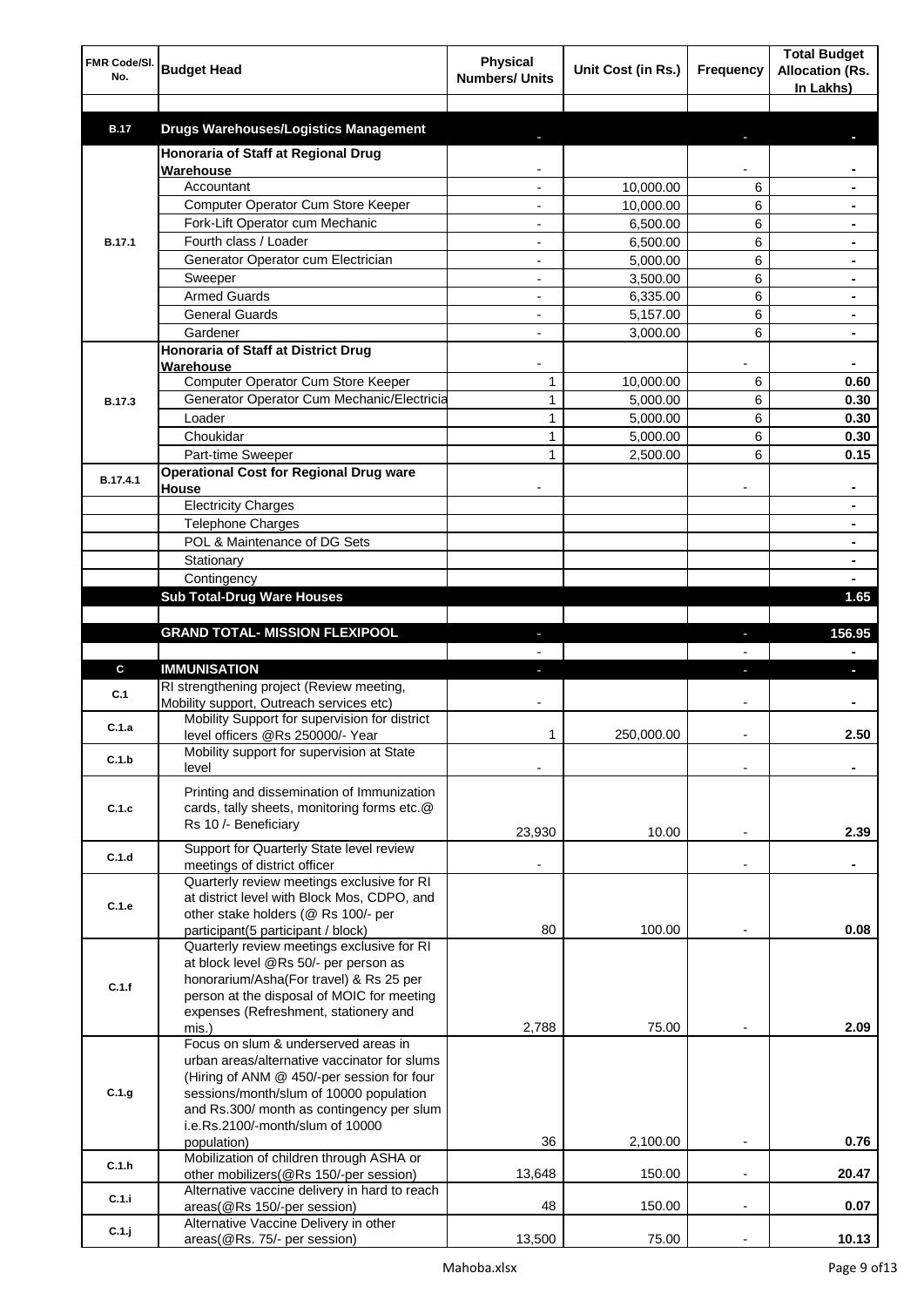| FMR Code/SI.<br>No. | <b>Budget Head</b>                                                                                                                                                                                                                                         | <b>Physical</b><br><b>Numbers/ Units</b> | Unit Cost (in Rs.)   | Frequency                | <b>Total Budget</b><br><b>Allocation (Rs.</b><br>In Lakhs) |
|---------------------|------------------------------------------------------------------------------------------------------------------------------------------------------------------------------------------------------------------------------------------------------------|------------------------------------------|----------------------|--------------------------|------------------------------------------------------------|
| C.1.k               | To develop micro plan at sub-centre level(@<br>Rs 100/- per sub centre)                                                                                                                                                                                    | 154                                      | 100.00               |                          | 0.15                                                       |
| C.1.1               | For consolidation of micro plans at block<br>level (@ Rs 1000/-per block per PHC and                                                                                                                                                                       | 7                                        | 1,000.00             |                          | 0.07                                                       |
|                     | Rs 2000/- per district)<br>POL for vaccine delivery from State to                                                                                                                                                                                          |                                          |                      |                          |                                                            |
| C.1.m               | district and from district to PHC/CHCs(@ Rs<br>150000/- per district per year)                                                                                                                                                                             | 1                                        | 150,000.00           |                          | 1.50                                                       |
| C.1.n               | Consumables for computer including<br>provision for internet access for RIMS (@<br>Rs 400/- per month per district)                                                                                                                                        | 1                                        | 400.00               | 12                       | 0.05                                                       |
| C.1.o               | Red/Black plastic bags etc.(@ Rs 3 per bag<br>and 2 bags per session)                                                                                                                                                                                      | 13,648                                   | 3.00                 | 2                        | 0.82                                                       |
| C.1.p               | Hub Cutter/Bleach/Hypochlorite solution/<br>Twin buckets(@ Rs 1200/- per PHC/CHC                                                                                                                                                                           |                                          |                      |                          |                                                            |
| C.1.q               | per year)<br>Safety Pits(@ Rs 5250/- per pit)                                                                                                                                                                                                              | 7<br>3                                   | 1,200.00<br>5,250.00 |                          | 0.08<br>0.16                                               |
|                     | Other Specific requirement                                                                                                                                                                                                                                 |                                          |                      | $\blacksquare$           |                                                            |
|                     | Fund for annual maintenance operation of                                                                                                                                                                                                                   |                                          |                      |                          |                                                            |
|                     | WIC/WIF at division level @ Rs.40000/unit<br>of WIC/WIF                                                                                                                                                                                                    |                                          | 40,000.00            |                          |                                                            |
|                     | POL for generators and operational                                                                                                                                                                                                                         |                                          |                      |                          |                                                            |
| C.1.r               | expenses at divisional vaccine storage point                                                                                                                                                                                                               |                                          |                      |                          |                                                            |
|                     | @ Rs 2.00 Lakhs/ year/division vaccine<br>store points                                                                                                                                                                                                     |                                          | 200,000.00           |                          |                                                            |
|                     | Electricity bill for WIC/WIF AT state and                                                                                                                                                                                                                  |                                          |                      |                          |                                                            |
|                     | divisional level @ Rs 1.50Lakhs/year                                                                                                                                                                                                                       |                                          |                      |                          |                                                            |
|                     | /division store points                                                                                                                                                                                                                                     |                                          | 150,000.00           |                          |                                                            |
| C.2                 | <b>AEFI Kits</b><br><b>Salary of Contractual Staffs</b>                                                                                                                                                                                                    | 30                                       | 200.00               | $\overline{\phantom{a}}$ | 0.06                                                       |
| C.2.2               | Computer Assistants at District level                                                                                                                                                                                                                      | $\mathbf{1}$                             | 10,000.00            | 6                        | 0.60                                                       |
| C.3                 | <b>Training under Immunisation</b>                                                                                                                                                                                                                         | $\overline{a}$                           |                      |                          |                                                            |
| C.3.1               | District level Orientation training including<br>Hep B, Measles, AEFI & JE(wherever<br>required) for 2 days ANM, Multi Purpose<br>Health Worker (Male), LHV, Health<br>Assistant (Male/Female), Nurse Midwives,<br>BEEs & other staff (as per RCH norms) @ |                                          |                      |                          |                                                            |
|                     | Rs 46200/batch                                                                                                                                                                                                                                             | 12                                       | 46,200.00            |                          | 5.54                                                       |
| C.3.2               | Three day training including Hep B, Measles<br>& JE(wherever required) of Medical Officers<br>of RI using revised MO training module) @<br>Rs 65600/ batch                                                                                                 |                                          | 65,600.00            |                          |                                                            |
| C.3.4               | Two days cold chain handlers training for<br>block level cold chain handlers by State and<br>district cold chain officers @ Rs                                                                                                                             |                                          |                      |                          |                                                            |
|                     | 26600/batch<br>One day training of block level data handlers                                                                                                                                                                                               | 1                                        | 26,600.00            |                          | 0.27                                                       |
| C.3.5               | by DIOs and District cold chain officer to<br>train about the reporting formats of                                                                                                                                                                         |                                          |                      |                          |                                                            |
|                     | immunization @ Rs 300/ person                                                                                                                                                                                                                              | 6                                        | 300.00               | $\overline{\phantom{a}}$ | 0.02                                                       |
| C.3.6               | Intensified immunization training of front<br>line workers @ Rs 86660/batch                                                                                                                                                                                | 7                                        | 86,660.00            | $\blacksquare$           | 6.07                                                       |
| C.4                 | <b>Cold Chain Maintenance</b>                                                                                                                                                                                                                              |                                          |                      |                          |                                                            |
|                     | Cold chain maintenance at PHC/CHC Level<br>(@Rs. 750/PHC/CHC per year)                                                                                                                                                                                     | 6                                        | 750.00               |                          | 0.05                                                       |
|                     | Cold chain maintenance at District Level<br>(@Rs. 15000/year)                                                                                                                                                                                              | 1                                        | 15,000.00            |                          | 0.15                                                       |
| C.5                 | Asha Incentives- for full immunization @<br>RS.100 per child for full immunization in first<br>year and Rs.50 per child for ensuring<br>complete immunization up to 2nd year of                                                                            | 23,930                                   | 150.00               |                          | 33.82                                                      |
|                     | age.(94.22% of the fund)<br><b>TOTOAL - ROUTINE IMMUNIZATION</b>                                                                                                                                                                                           |                                          |                      | r.                       | 87.89                                                      |
|                     |                                                                                                                                                                                                                                                            |                                          |                      |                          |                                                            |
| D                   | <b>National Disease Control Programmes</b>                                                                                                                                                                                                                 |                                          |                      |                          |                                                            |
|                     |                                                                                                                                                                                                                                                            |                                          |                      |                          |                                                            |
| Е                   | <b>Integrated Disease Surveillance Project</b><br>(IDSP)                                                                                                                                                                                                   |                                          |                      |                          |                                                            |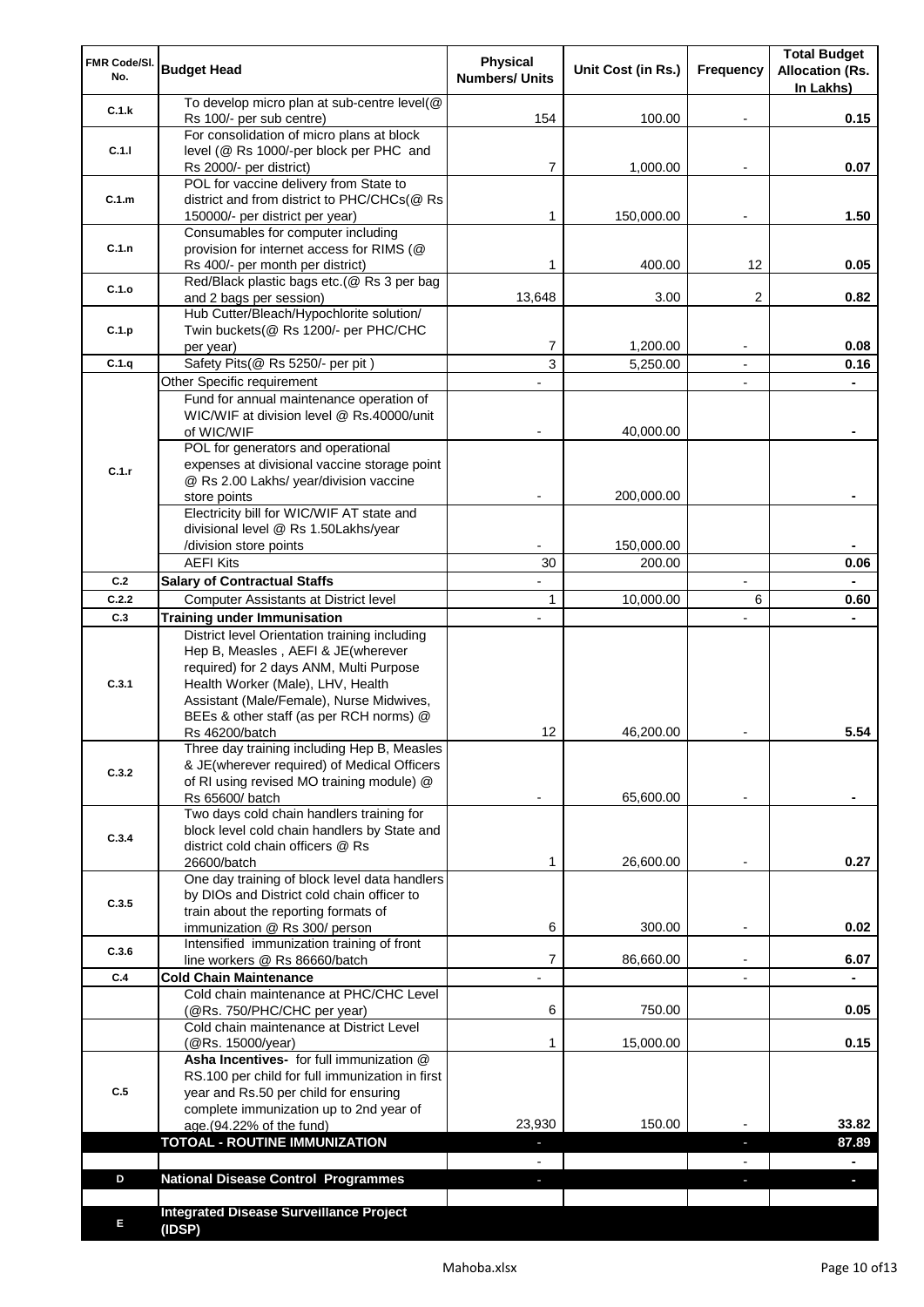| FMR Code/SI.<br>No. | <b>Budget Head</b>                                                                   | <b>Physical</b><br><b>Numbers/ Units</b> | Unit Cost (in Rs.) | <b>Frequency</b> | <b>Total Budget</b><br><b>Allocation (Rs.</b><br>In Lakhs) |
|---------------------|--------------------------------------------------------------------------------------|------------------------------------------|--------------------|------------------|------------------------------------------------------------|
| E.1                 | Operational Costs (Rs. 25000/0 per Month)<br>including 10 Medical Colleges           |                                          |                    |                  | 3.00                                                       |
| E.2                 |                                                                                      |                                          |                    |                  |                                                            |
|                     | Remuneration for Contractual Human Resource                                          |                                          |                    |                  |                                                            |
| E.2.1               | Epidemiologist (Rs. 27500-44000)                                                     |                                          |                    |                  | 3.96                                                       |
| E.2.2               | Microbiologist (Rs. 27500-44000)                                                     |                                          |                    |                  |                                                            |
| E.3.2               | Data Manager (Rs. 18000 per Mth)                                                     |                                          |                    |                  | 2.16                                                       |
| E.3.3               | Data Entry Operator (Rs. 11000/mth)                                                  |                                          |                    |                  | 1.32                                                       |
|                     | <b>Training</b><br>Medical Officers (3 days) @ Rs 50000 /                            |                                          |                    |                  |                                                            |
|                     | Batch, for one batch                                                                 |                                          |                    |                  | ۰                                                          |
| E.8                 | Hospital Pharmacists/Nurses Training (1                                              |                                          |                    |                  |                                                            |
|                     | day) @ Rs.38000 / Batch for 1 batch                                                  |                                          |                    |                  |                                                            |
|                     | One Day Training of Medical College Doctors                                          |                                          |                    |                  |                                                            |
| E.8                 | Costs on account of Newly Formed Districts                                           |                                          |                    |                  |                                                            |
|                     | <b>TOTAL-IDSP</b>                                                                    |                                          |                    |                  | 10.44                                                      |
|                     |                                                                                      |                                          |                    |                  |                                                            |
| F                   | <b>National Vector Borne Disease Control</b>                                         |                                          |                    |                  |                                                            |
|                     | Programme (NVBDCP)                                                                   |                                          |                    |                  |                                                            |
| F.1.1               | <b>Malaria</b>                                                                       |                                          |                    |                  |                                                            |
| F.1.1.b             | <b>ASHA Incentives</b>                                                               |                                          |                    |                  | 1.00                                                       |
| F.1.1.d             | Monitoring, Evaluation & Supervision &                                               |                                          |                    |                  |                                                            |
|                     | Epidemic preparedness including mobility                                             |                                          |                    |                  | 0.70                                                       |
| F.1.1.e             | <b>IEC/BCC</b>                                                                       |                                          |                    |                  | 0.42                                                       |
| F.1.1.g             | <b>Training/Capacity Building</b><br>Sub Total - Malaria                             |                                          |                    |                  | 0.25                                                       |
|                     |                                                                                      |                                          |                    |                  | 2.37                                                       |
| F.1.2               | Dengue & Chikungunya                                                                 |                                          |                    |                  |                                                            |
| F.1.2.a(iⅈ)         | Strengthening Surveillance for Apex Referral<br>Lab & Sentinel Surveillance Hospital |                                          |                    |                  |                                                            |
| F.1.2.c             | Monitoring/Supervision and Rapid Response                                            |                                          |                    |                  | 0.20                                                       |
| F.1.2.d             | <b>Epidemic Preparedness</b>                                                         |                                          |                    |                  | 0.10                                                       |
| F.1.2.e             | Case Management                                                                      |                                          |                    |                  | 0.10                                                       |
| F.1.2.f             | <b>Vector Control And Environmental</b><br>Management                                |                                          |                    |                  |                                                            |
| F.1.2.g             | IEC/ BCC for Social Mobilization                                                     |                                          |                    |                  | 0.10                                                       |
| F.1.2.i             | Training/Workshop                                                                    |                                          |                    |                  | 0.10                                                       |
|                     | Sub Total - Dengue & Chikungunya                                                     |                                          |                    |                  | 0.60                                                       |
| F.1.3               | <b>AES/JE</b>                                                                        |                                          |                    |                  |                                                            |
|                     | Strengthening of Sentinel sites which will                                           |                                          |                    |                  |                                                            |
| F.1.3.a             | include Diagnostics and Case Management,<br>supply of kits by Gol                    |                                          |                    |                  |                                                            |
|                     | IEC / BCC Activities & printing material                                             |                                          |                    |                  |                                                            |
| F.1.3.b             | pertaining to JE / AES                                                               |                                          |                    |                  |                                                            |
|                     | Capacity Building in case management of                                              |                                          |                    |                  |                                                            |
| F.1.3.c             | Medical Officer and paramedical from                                                 |                                          |                    |                  |                                                            |
|                     | PHC/CHC at district level.                                                           |                                          |                    |                  |                                                            |
| F.1.3.d             | Monitoring and supervision                                                           |                                          |                    |                  |                                                            |
| F.1.3.e             | Procurement of Insecticides (Technical<br>Malathion)                                 |                                          |                    |                  |                                                            |
|                     | Thermal Fog Machine (Small) @ 0.85                                                   |                                          |                    |                  |                                                            |
| F.1.3.f             | lac/machine                                                                          |                                          |                    |                  |                                                            |
|                     | Operational cost for Malathion fogging (As                                           |                                          |                    |                  |                                                            |
| F.1.3.g             | per Availability of 3 MT Technical Malathion                                         |                                          |                    |                  |                                                            |
|                     | per district)<br>Paediatric ICU Establishment and HR &                               |                                          |                    |                  |                                                            |
| $F.1.3.$ j          | operational cost for Paediatric ICU in                                               |                                          |                    |                  |                                                            |
|                     | <b>Endemic Districts</b>                                                             |                                          |                    |                  |                                                            |
|                     | ASHA Insentivization for sensitizing                                                 |                                          |                    |                  |                                                            |
| F.1.3.k             | community                                                                            |                                          |                    |                  |                                                            |
|                     | Sub Total - AES/JE                                                                   |                                          |                    |                  |                                                            |
| F.1.4               | <b>Lymphatic Filariasis</b>                                                          |                                          |                    |                  |                                                            |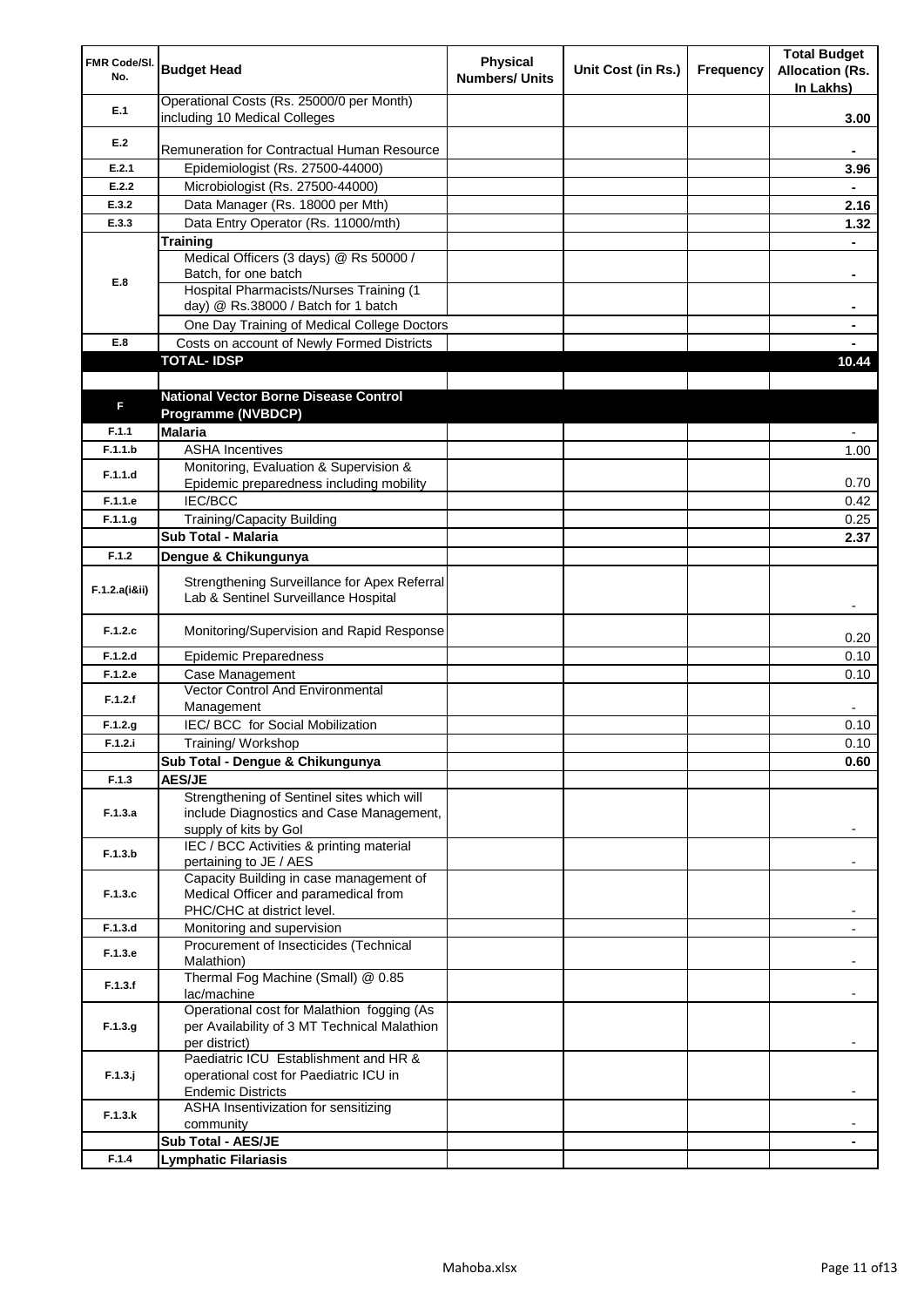| FMR Code/SI.<br>No. | <b>Budget Head</b>                                                                                                                                                                                                                                                    | Physical<br><b>Numbers/ Units</b> | Unit Cost (in Rs.) | Frequency      | <b>Total Budget</b><br><b>Allocation (Rs.</b><br>In Lakhs) |
|---------------------|-----------------------------------------------------------------------------------------------------------------------------------------------------------------------------------------------------------------------------------------------------------------------|-----------------------------------|--------------------|----------------|------------------------------------------------------------|
| F.1.4.a             | State Task Force, STAC Meeting, printing<br>forms & register/ Mobility support, district<br>coordination meeting, sensitization of media<br>etc., Morbidity management, monitoring &<br>supervision and mobility support for Rapid<br>response including Line listing |                                   |                    |                | 2.70                                                       |
| F.1.4.b             | Micro Filaria Survey                                                                                                                                                                                                                                                  |                                   |                    |                | 0.49                                                       |
| F.1.4.c             | Post MDA Assessment by medical colleges<br>(Govt, & Private)/ ICMR institutions                                                                                                                                                                                       |                                   |                    |                | 0.15                                                       |
| F.1.4.d             | Training / Sensitization of district level<br>officers on ELF & Drug Distributors /<br>Peripheral health workers                                                                                                                                                      |                                   |                    |                | 1.00                                                       |
| F.1.4.e             | Specific IEC/ BCC at State, districts, PHC,<br>Sub Centre & village lable VHSC/GKs                                                                                                                                                                                    |                                   |                    |                | 1.00                                                       |
| F.1.4.f             | Honorarium for Drug Distributors including<br>ASHA & Supervisors involve in MDA                                                                                                                                                                                       |                                   |                    |                | 1.70                                                       |
| F.1.4.h.ii          | M.F.Survey in Non Endemic districts                                                                                                                                                                                                                                   |                                   |                    |                |                                                            |
|                     | Sub Total - Lymphatic Filariasis                                                                                                                                                                                                                                      |                                   |                    |                | 7.04                                                       |
| F.1.5<br>F.1.5      | Kalazar<br>Case Search/ Camp Approach                                                                                                                                                                                                                                 |                                   |                    |                |                                                            |
| F.1.5.a             | Spray Pumps & Accessories                                                                                                                                                                                                                                             |                                   |                    |                |                                                            |
| F.1.5.b             | Operational Cost for Spray including Spray<br>Wages & Pending liability of spray wages                                                                                                                                                                                |                                   |                    |                |                                                            |
| F.1.5.c             | Mobility / P.O.L./ Supervision                                                                                                                                                                                                                                        |                                   |                    |                |                                                            |
| F.1.5.d             | Monitoring & Evaluation                                                                                                                                                                                                                                               |                                   |                    |                |                                                            |
| F.1.5.e/<br>F.1.5.f | Training for Spraying /IEC/<br>BCC/Advocacy/Incentive to ASHA/Loss of<br>Wages                                                                                                                                                                                        |                                   |                    |                |                                                            |
|                     | Sub Total - Kalazar                                                                                                                                                                                                                                                   |                                   |                    |                |                                                            |
|                     | <b>Cash grant for Decentralized commodities</b>                                                                                                                                                                                                                       |                                   |                    |                |                                                            |
| F.6(a,b,c,k)        | for Malaria + Filaria F.6<br>Drugs (Chloroquine, Primaquine 2.5/7.5mg)<br>and ACT                                                                                                                                                                                     |                                   |                    |                | 0.30                                                       |
| F.6.f               | D.E.C.                                                                                                                                                                                                                                                                |                                   |                    |                | 2.48                                                       |
| F.6.h               | Dengue NS 1 antigen Kit                                                                                                                                                                                                                                               |                                   |                    |                |                                                            |
| F.6.i               | Larvicidal (Temephos, Bti(AS)/Bti (wp)(for                                                                                                                                                                                                                            |                                   |                    |                |                                                            |
|                     | polluted and non polluted water)                                                                                                                                                                                                                                      |                                   |                    |                | 0.40                                                       |
|                     | <b>Sub Total- Dec.Commodities</b><br><b>TOTAL-NVBDCP</b>                                                                                                                                                                                                              |                                   |                    |                | 3.18<br>13.19                                              |
|                     |                                                                                                                                                                                                                                                                       |                                   |                    |                |                                                            |
|                     | <b>National Leprosy Eradication</b>                                                                                                                                                                                                                                   |                                   |                    |                |                                                            |
| G                   | Programme(NLEP)                                                                                                                                                                                                                                                       |                                   |                    |                |                                                            |
| G.1                 | <b>Case Detection and Management</b>                                                                                                                                                                                                                                  |                                   |                    |                |                                                            |
| G.1.1               | Specific Plan for high endemic blocks of low<br>endemic districts                                                                                                                                                                                                     |                                   |                    |                |                                                            |
|                     | No. of High endemic blocks in Low endemic<br>Districts (ANCDR more than 10)                                                                                                                                                                                           |                                   |                    |                |                                                            |
|                     | House to House Visit by Search team                                                                                                                                                                                                                                   |                                   |                    | $\blacksquare$ | ۰                                                          |
|                     | Confrmaton of suspect                                                                                                                                                                                                                                                 |                                   |                    |                | ۰                                                          |
|                     | Intensive IEC Activity                                                                                                                                                                                                                                                |                                   |                    |                | ۰                                                          |
| G.1.2               | <b>Services in Urban services</b>                                                                                                                                                                                                                                     |                                   |                    |                | ٠                                                          |
|                     | Urban Project 2 Mega cities, 2 medium City<br>2, 8 Medium City 1, 40 Townships                                                                                                                                                                                        |                                   |                    |                |                                                            |
| G.1.3               | <b>ASHA involvement</b>                                                                                                                                                                                                                                               |                                   |                    |                |                                                            |
|                     | <b>ASHA Sensitization</b>                                                                                                                                                                                                                                             |                                   |                    |                | 0.065                                                      |
|                     | <b>ASHA Incentive for Services</b>                                                                                                                                                                                                                                    |                                   |                    |                | 0.100                                                      |
| G.1.4               | <b>Materials &amp; Supplies</b>                                                                                                                                                                                                                                       |                                   |                    |                |                                                            |
|                     | Supportive Drugs & Dressing materials<br>Laboratory reagents and equipments                                                                                                                                                                                           |                                   |                    |                | 0.40                                                       |
|                     | scalpels etc.                                                                                                                                                                                                                                                         |                                   |                    |                | 0.08                                                       |
|                     | Printing works                                                                                                                                                                                                                                                        |                                   |                    |                | 0.12                                                       |
| G.1.5               | <b>NGO Services</b>                                                                                                                                                                                                                                                   |                                   |                    |                | $\blacksquare$                                             |
| G.2                 | <b>DPMR</b>                                                                                                                                                                                                                                                           |                                   |                    |                |                                                            |